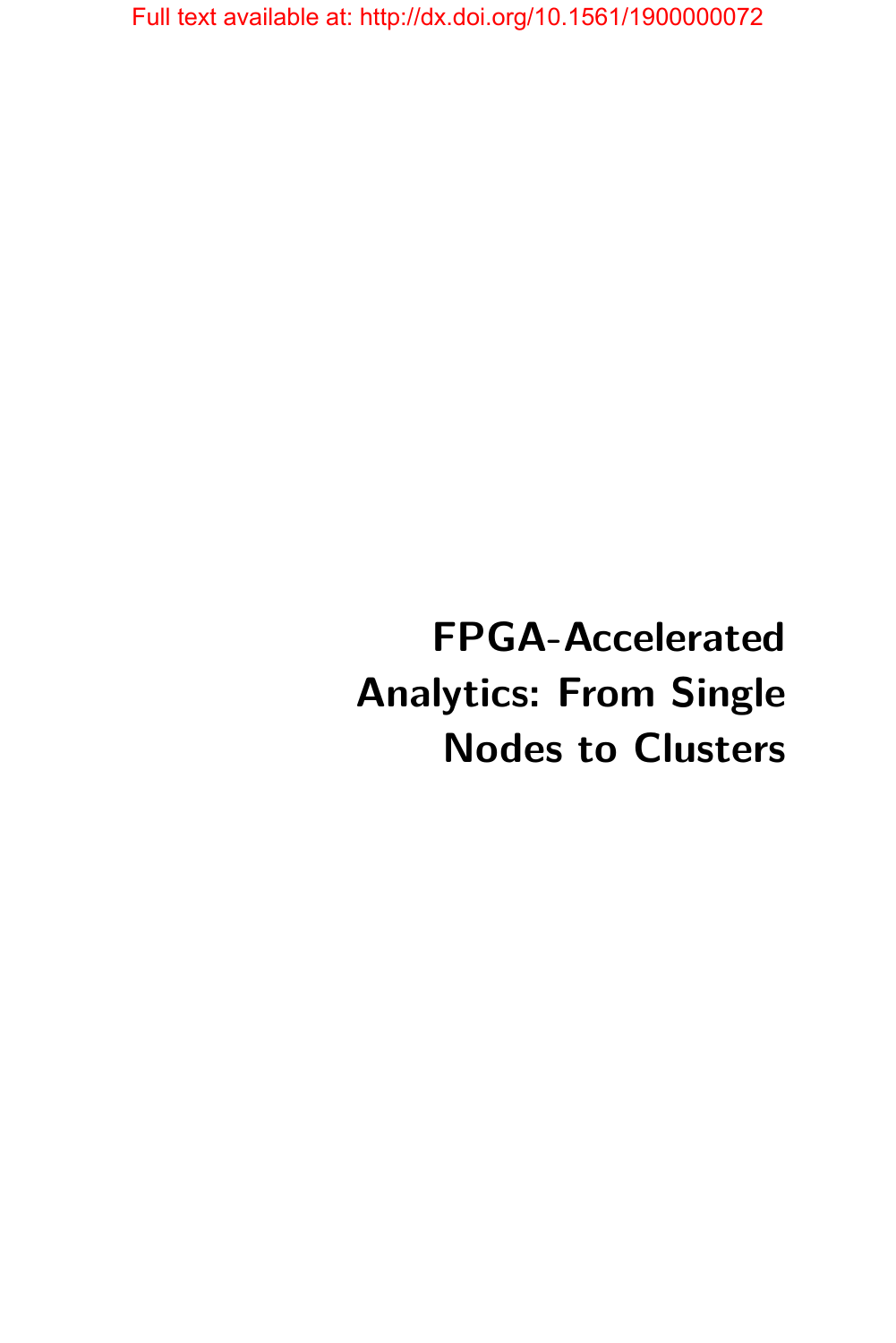# **Other titles in Foundations and Trends® in Databases**

*Algorithmic Aspects of Parallel Data Processing* Paraschos Koutris, Semih Salihoglu and Dan Suciu ISBN: 978-1-68083-406-2

*Data Infrastructure for Medical Research* Thomas Heinis and Anastasia Ailamaki ISBN: 978-1-68083-348-5

*Main Memory Database Systems* Franz Faerber, Alfons Kemper, Per-Ake Larson, Justin Levandoski, Thomas Neumann and Andrew Pavlo ISBN: 978-1-68083-324-9

*Query Processing on Probabilistic Data: A Survey* Guy Van den Broeck and Dan Suciu ISBN: 978-1-68083-314-0

*Big Graph Analytics Platforms* Da Yan, Yingyi Bu, Yuanyuan Tian and Amol Deshpande 978-1-68083-242-6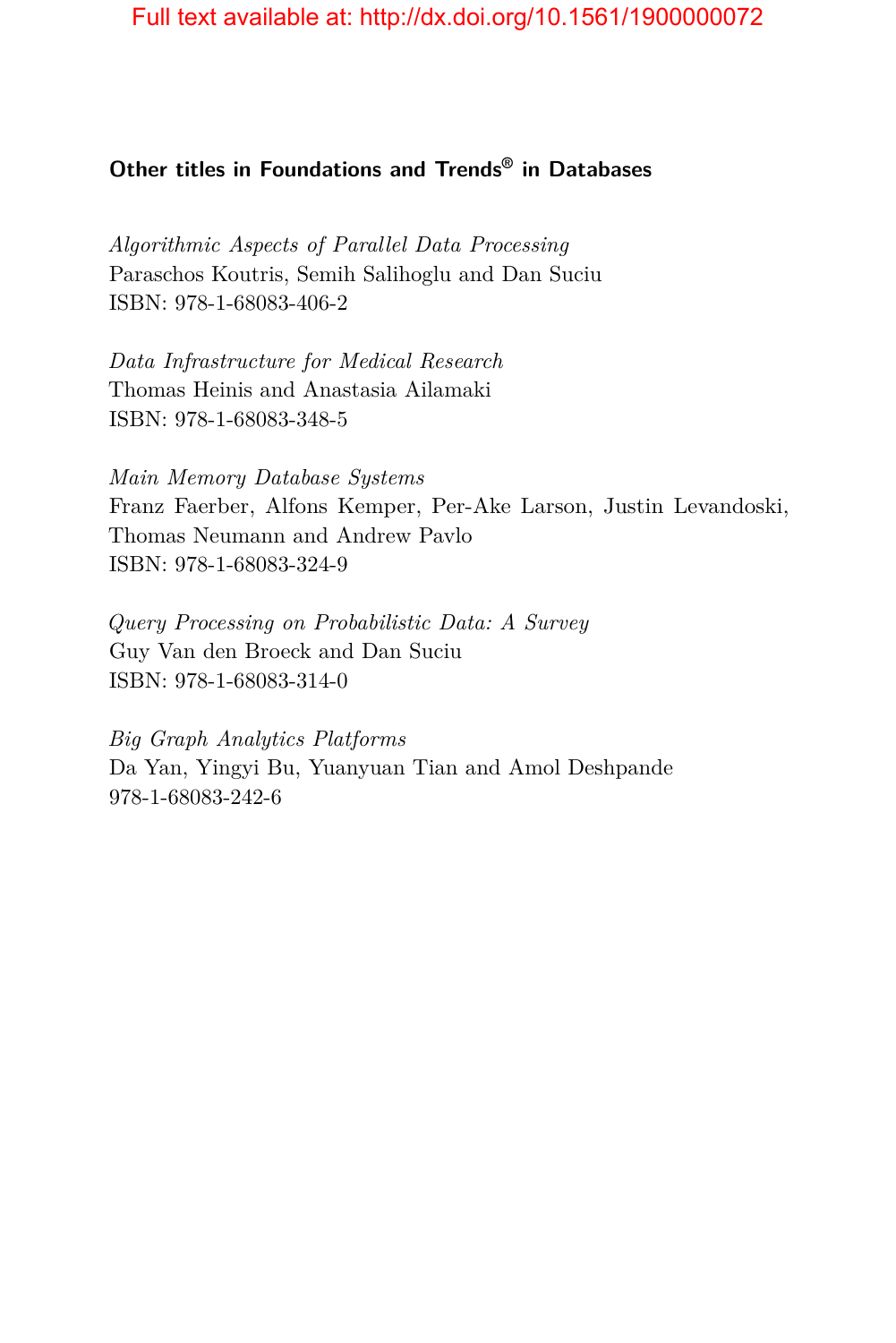# **FPGA-Accelerated Analytics: From Single Nodes to Clusters**

# **Zsolt István**

IMDEA Software Institute Spain zsolt.istvan@imdea.org

# **Kaan Kara**

Oracle Labs Switzerland kaan.kara@oracle.com

# **David Sidler**

Microsoft Corporation USA david.sidler@microsoft.com

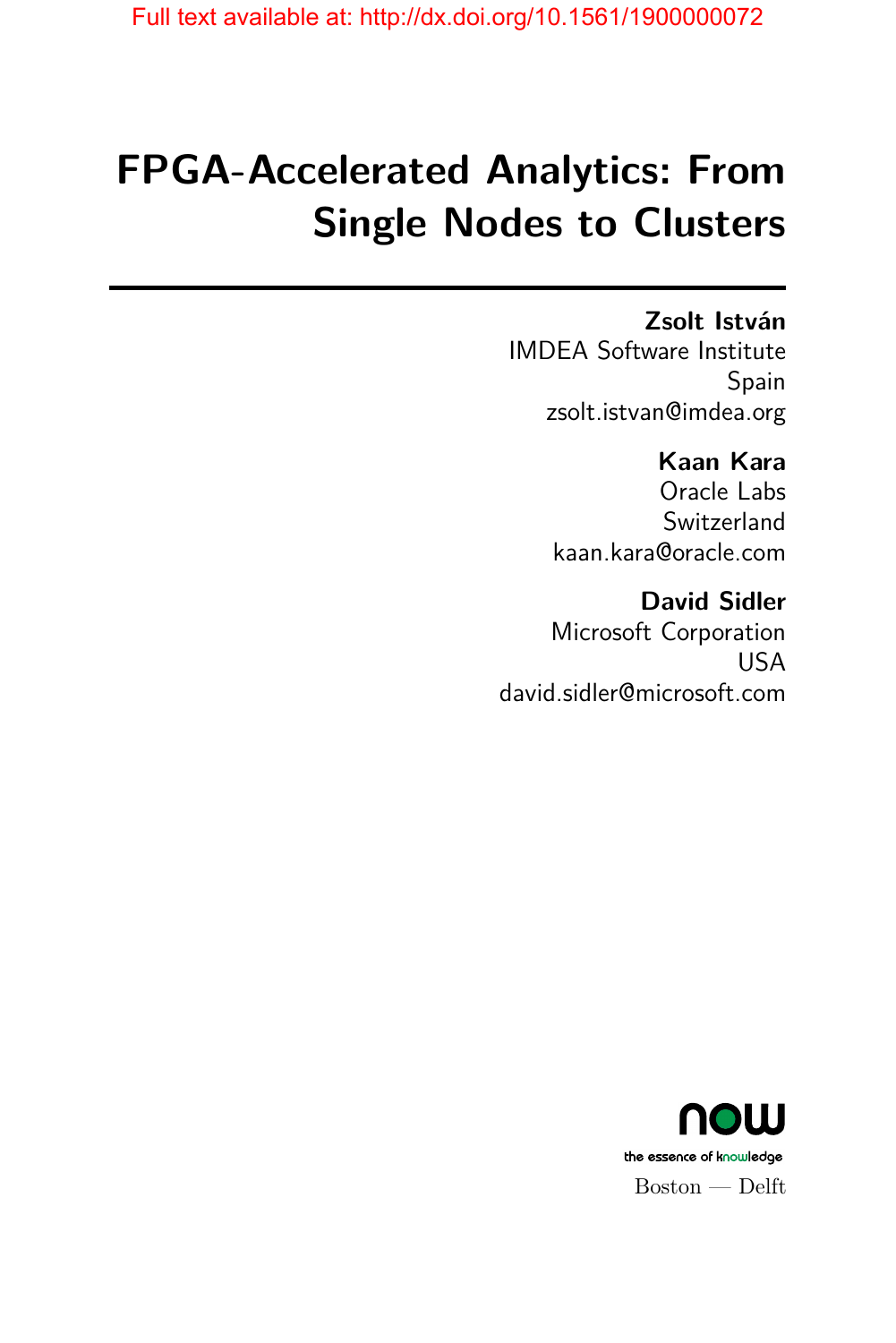# **Foundations and Trends® in Databases**

*Published, sold and distributed by:* now Publishers Inc. PO Box 1024 Hanover, MA 02339 United States Tel. +1-781-985-4510 www.nowpublishers.com sales@nowpublishers.com

*Outside North America:* now Publishers Inc. PO Box 179 2600 AD Delft The Netherlands Tel. +31-6-51115274

The preferred citation for this publication is

Z. István, K. Kara and D. Sidler. *FPGA-Accelerated Analytics: From Single Nodes to Clusters*. Foundations and Trends® in Databases, vol. 9, no. 2, pp. 101–208, 2020.

ISBN: 978-1-68083-735-3 © 2020 Z. István, K. Kara and D. Sidler

All rights reserved. No part of this publication may be reproduced, stored in a retrieval system, or transmitted in any form or by any means, mechanical, photocopying, recording or otherwise, without prior written permission of the publishers.

Photocopying. In the USA: This journal is registered at the Copyright Clearance Center, Inc., 222 Rosewood Drive, Danvers, MA 01923. Authorization to photocopy items for internal or personal use, or the internal or personal use of specific clients, is granted by now Publishers Inc for users registered with the Copyright Clearance Center (CCC). The 'services' for users can be found on the internet at: www.copyright.com

For those organizations that have been granted a photocopy license, a separate system of payment has been arranged. Authorization does not extend to other kinds of copying, such as that for general distribution, for advertising or promotional purposes, for creating new collective works, or for resale. In the rest of the world: Permission to photocopy must be obtained from the copyright owner. Please apply to now Publishers Inc., PO Box 1024, Hanover, MA 02339, USA; Tel. +1 781 871 0245; www.nowpublishers.com; sales@nowpublishers.com

now Publishers Inc. has an exclusive license to publish this material worldwide. Permission to use this content must be obtained from the copyright license holder. Please apply to now Publishers, PO Box 179, 2600 AD Delft, The Netherlands, www.nowpublishers.com; e-mail: sales@nowpublishers.com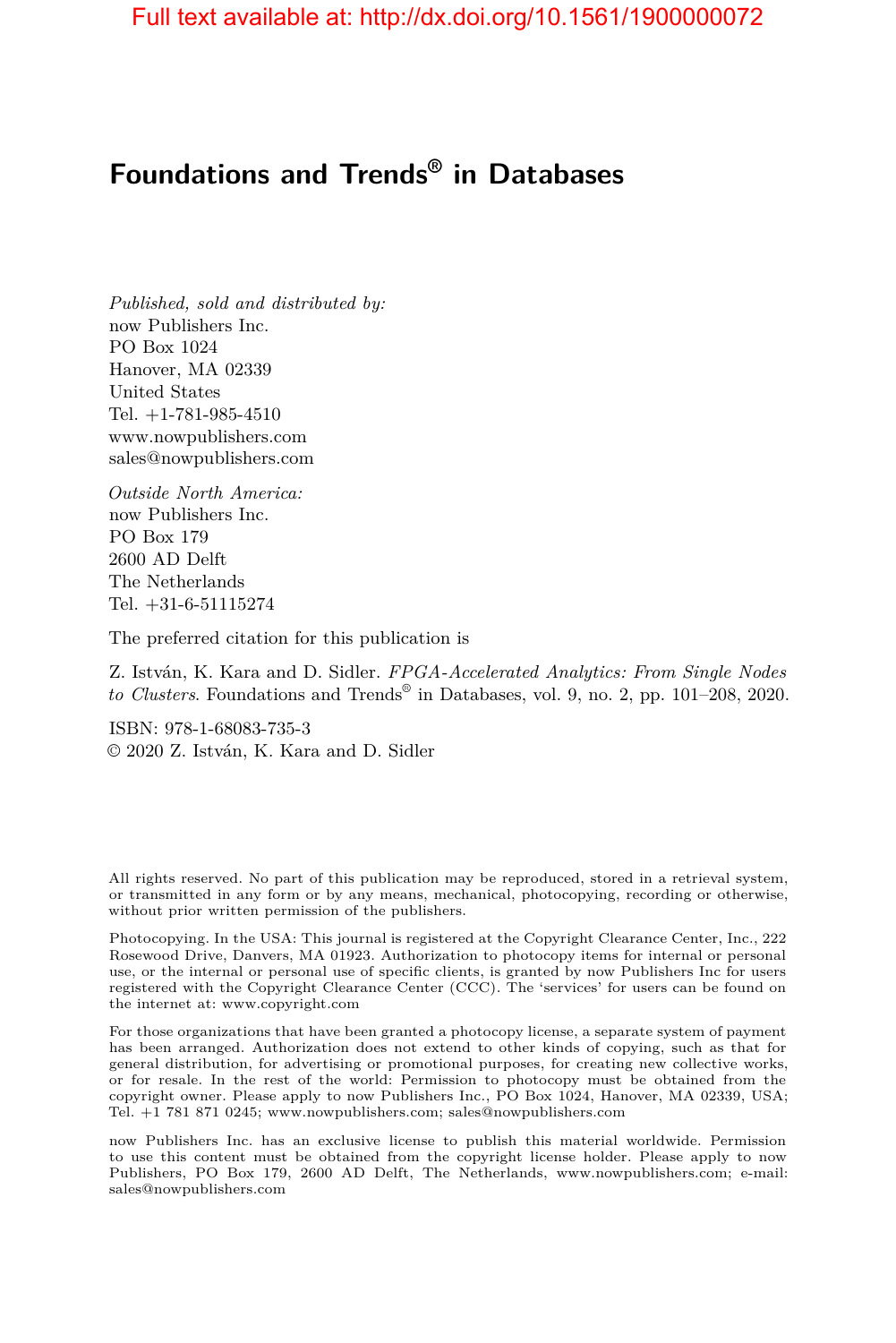# **Foundations and Trends® in Databases** Volume 9, Issue 2, 2020 **Editorial Board**

#### **Editor-in-Chief**

**Joseph M. Hellerstein** University of California at Berkeley United States

#### **Editors**

Anastasia Ailamaki *EPFL*

Peter Bailis *Stanford University*

Mike Cafarella *University of Michigan*

Michael Carey *University of California, Irvine*

Surajit Chaudhuri *Microsoft Research*

Minos Garofalakis *Technical University Crete*

Ihab Ilyas *University of Waterloo*

Christopher Olston *Google*

Jignesh Patel *University of Wisconsin*

Chris Re *Stanford University*

Gerhard Weikum *Max Planck Institute Saarbrücken*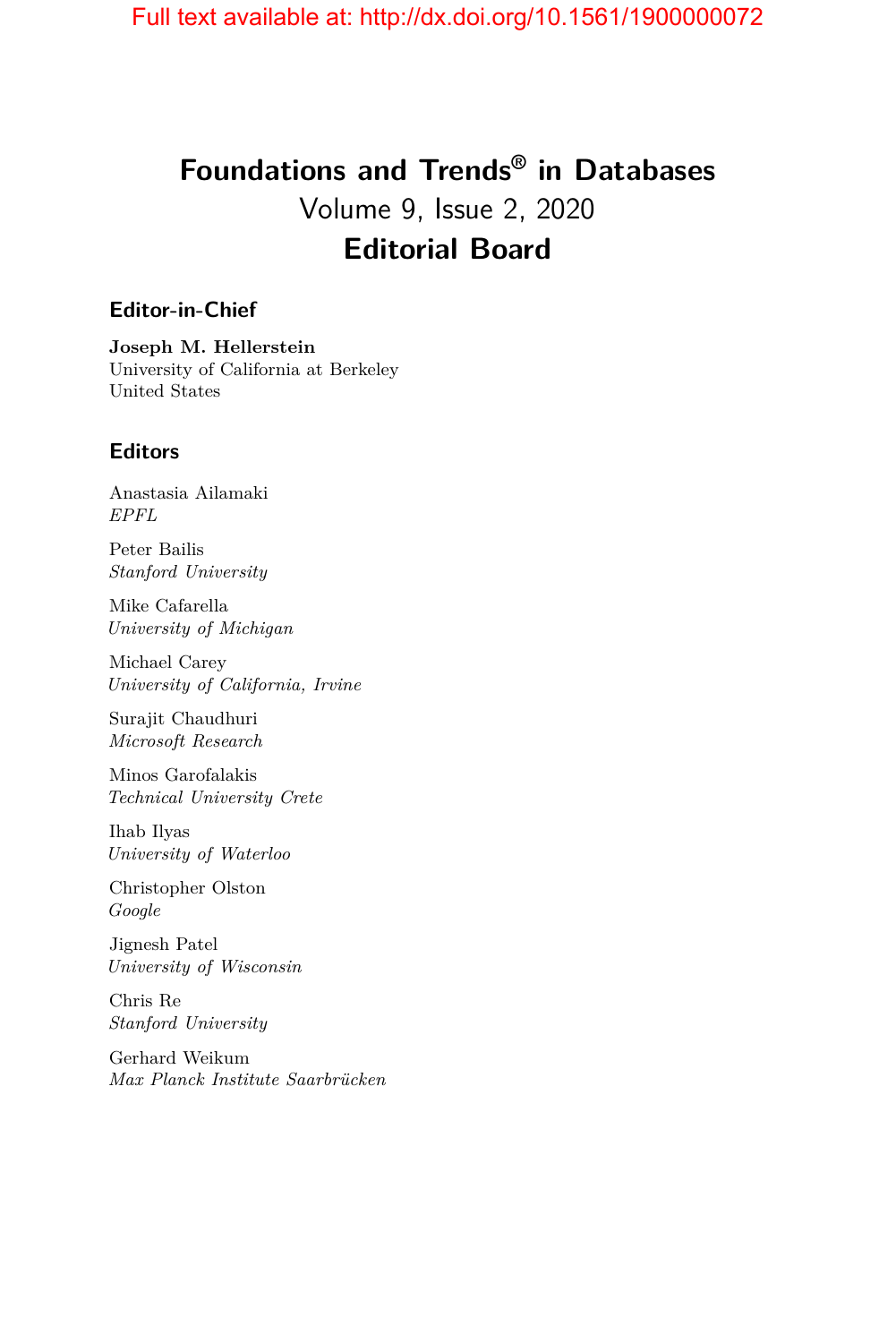# **Editorial Scope**

#### **Topics**

Foundations and Trends<sup>®</sup> in Databases publishes survey and tutorial articles in the following topics:

- Data Models and Query Languages
- Query Processing and Optimization
- Storage, Access Methods, and Indexing
- Transaction Management, Concurrency Control and Recovery
- Deductive Databases
- Parallel and Distributed Database Systems
- Database Design and Tuning
- Metadata Management
- Object Management
- Trigger Processing and Active Databases
- Data Mining and OLAP
- Approximate and Interactive Query Processing
- Data Warehousing
- Adaptive Query Processing
- Data Stream Management
- Search and Query Integration
- XML and Semi-Structured Data
- Web Services and Middleware
- Data Integration and Exchange
- Private and Secure Data Management
- Peer-to-Peer, Sensornet and Mobile Data Management
- Scientific and Spatial Data Management
- Data Brokering and Publish/Subscribe
- Data Cleaning and Information Extraction
- Probabilistic Data Management

#### **Information for Librarians**

Foundations and Trends® in Databases, 2020, Volume 9, 4 issues. ISSN paper version 1931-7883. ISSN online version 1931-7891. Also available as a combined paper and online subscription.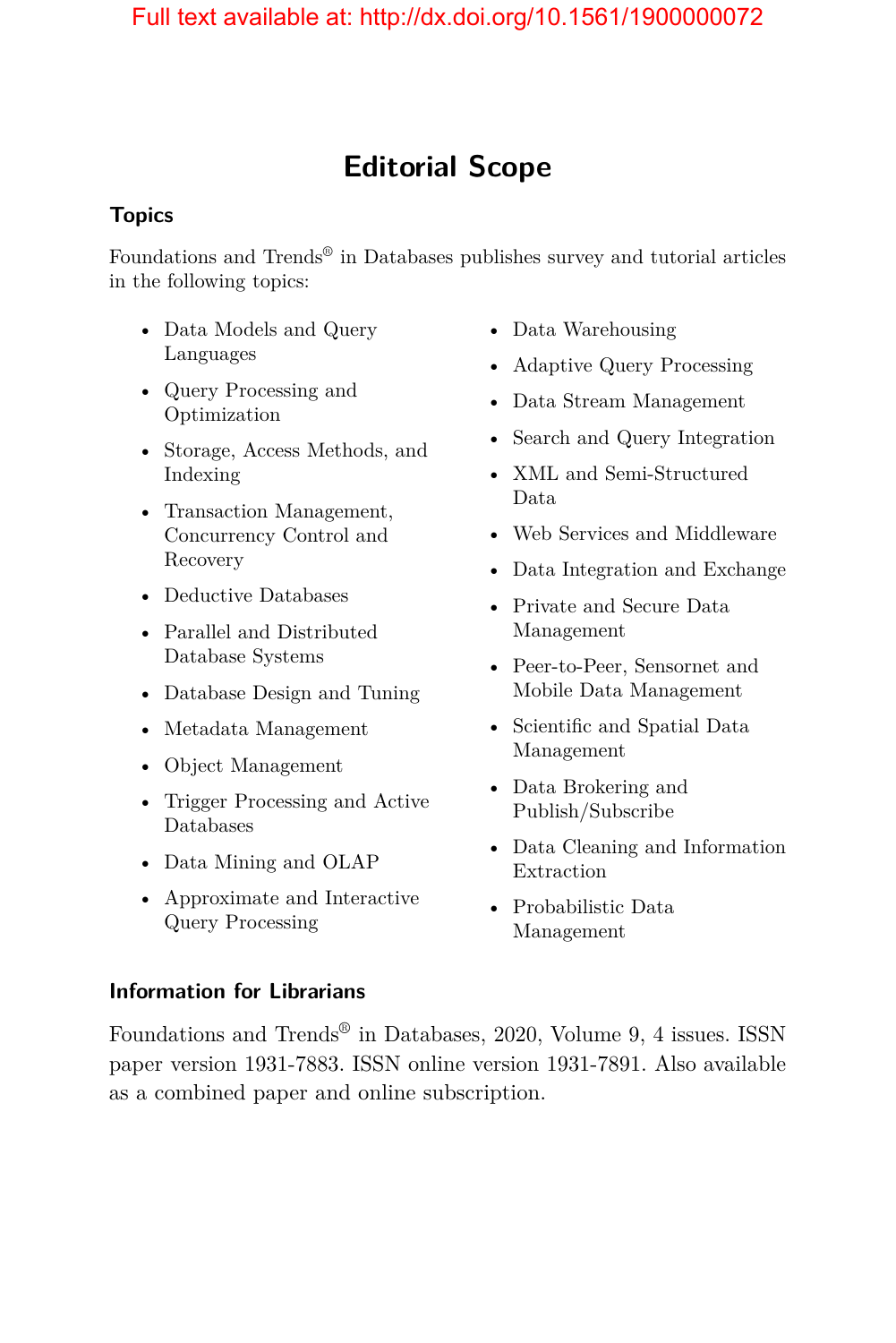# **Contents**

| 1              | <b>Introduction</b><br><b>Background</b>       |                                                                                                                                                                                                                                |    |  |
|----------------|------------------------------------------------|--------------------------------------------------------------------------------------------------------------------------------------------------------------------------------------------------------------------------------|----|--|
| $\overline{2}$ |                                                |                                                                                                                                                                                                                                |    |  |
|                | 2.1                                            |                                                                                                                                                                                                                                | 6  |  |
|                | $2.2^{\circ}$                                  | FPGAs vs. ASICs and a series of the series of the series of the series of the series of the series of the series of the series of the series of the series of the series of the series of the series of the series of the seri | 9  |  |
|                |                                                | 2.3 Where to Deploy Acceleration?                                                                                                                                                                                              | 11 |  |
| 3              | <b>FPGAs in Datacenters and Clouds</b>         |                                                                                                                                                                                                                                |    |  |
|                | 3.1                                            |                                                                                                                                                                                                                                | 14 |  |
|                | $3.2^{\circ}$                                  | Interfacing with FPGA Accelerators                                                                                                                                                                                             | 16 |  |
|                | 3.3                                            | Database Integration Case Studies <b>Example 20</b> and the Database Integration Case Studies                                                                                                                                  | 23 |  |
| 4              | 32<br><b>Designing Accelerators with FPGAs</b> |                                                                                                                                                                                                                                |    |  |
|                | 4.1                                            |                                                                                                                                                                                                                                | 33 |  |
|                | 4.2                                            | Core SQL: Like and Regular Expressions                                                                                                                                                                                         | 35 |  |
|                | 4.3                                            | Core SQL: Group-by Aggregation                                                                                                                                                                                                 | 42 |  |
|                | 4.4                                            | Core SQL: Where Predicates and Filtering                                                                                                                                                                                       | 52 |  |
|                | 4.5                                            | Machine Learning: K-Means Clustering                                                                                                                                                                                           | 56 |  |
|                | 4.6                                            | Machine Learning: Stochastic Gradient Descent                                                                                                                                                                                  | 65 |  |
|                | 4.7                                            | Distributed Joins: Data Partitioning                                                                                                                                                                                           | 79 |  |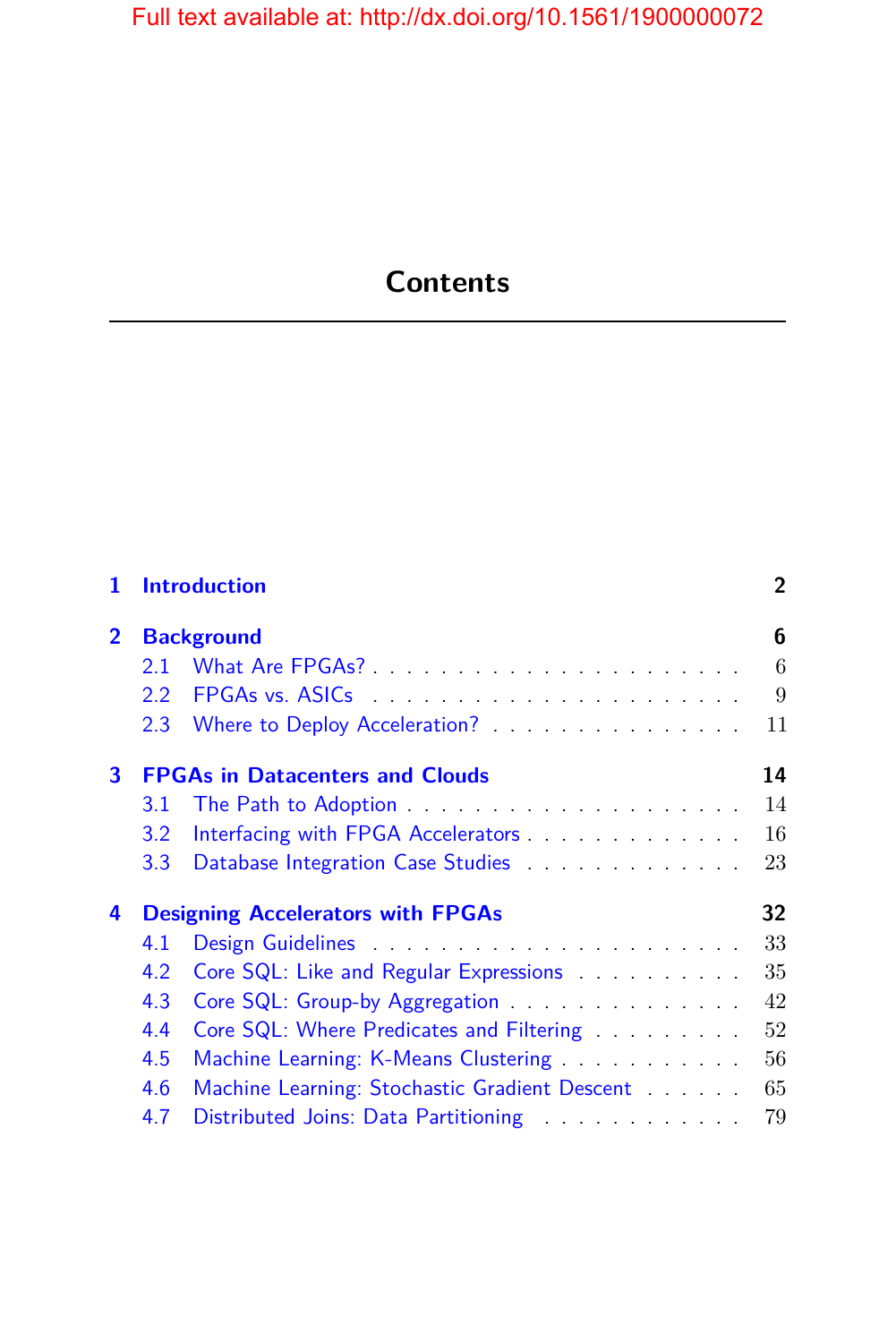| 5.                |                          | <b>Future Challenges and Architectures</b> | 86 |  |
|-------------------|--------------------------|--------------------------------------------|----|--|
|                   |                          |                                            |    |  |
|                   |                          |                                            |    |  |
|                   |                          | 5.3 Sharing FPGAs and Accelerators 89      |    |  |
|                   |                          |                                            |    |  |
|                   | <b>6</b> Closing Remarks |                                            |    |  |
| <b>References</b> |                          |                                            |    |  |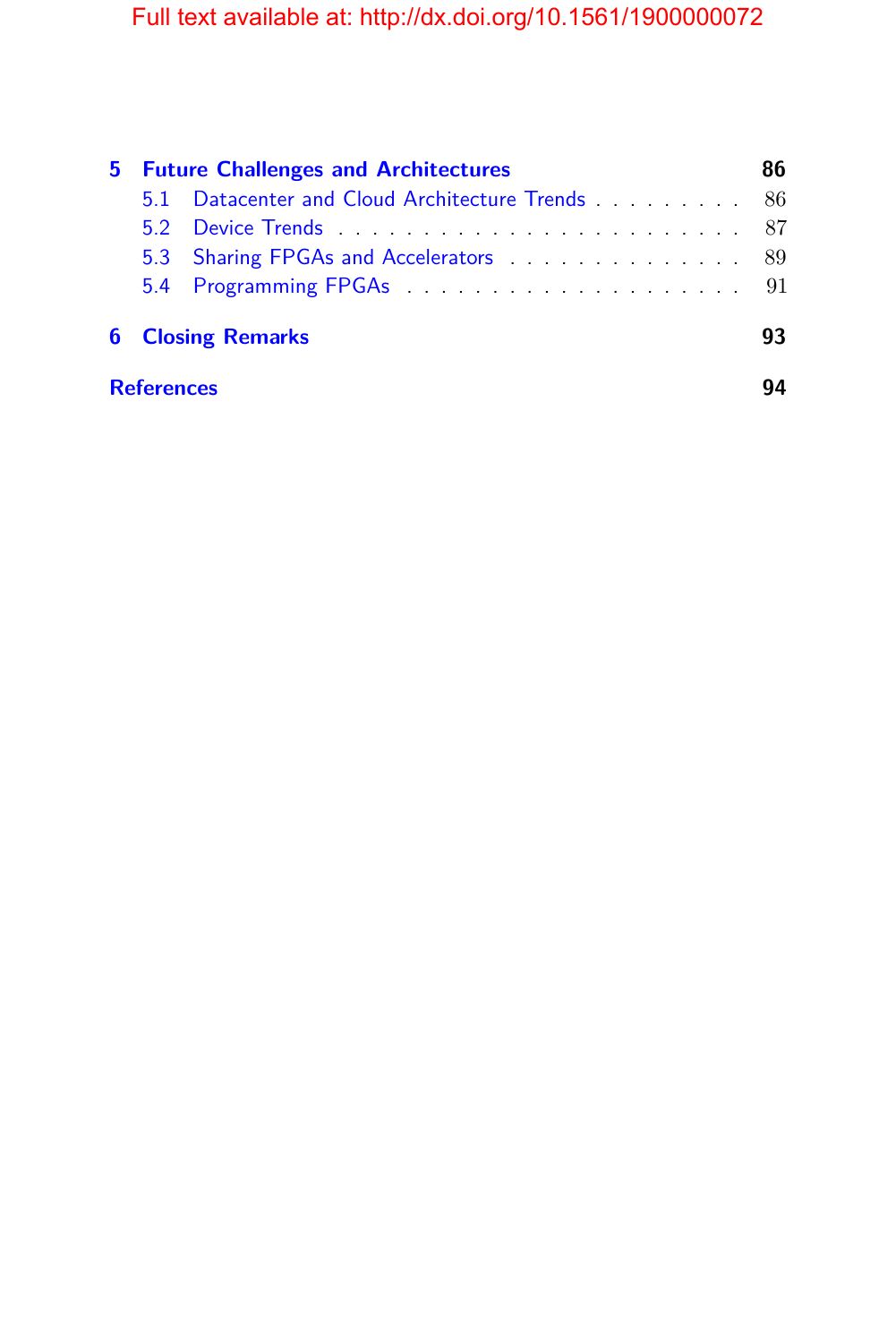# **FPGA-Accelerated Analytics: From Single Nodes to Clusters**

 $Z$ solt István<sup>1</sup>, Kaan Kara<sup>2</sup> and David Sidler<sup>3</sup>

1 *IMDEA Software Institute, Spain; zsolt.istvan@imdea.org*

<sup>2</sup>*Oracle Labs, Switzerland; kaan.kara@oracle.com*

<sup>3</sup>*Microsoft Corporation, USA; david.sidler@microsoft.com*

#### ABSTRACT

In this monograph, we survey recent research on using reconfigurable hardware accelerators, namely, Field Programmable Gate Arrays (FPGAs), to accelerate analytical processing. Such accelerators are being adopted as a way of overcoming the recent stagnation in CPU performance because they can implement algorithms differently from traditional CPUs, breaking traditional trade-offs. As such, it is timely to discuss their benefits in the context of analytical processing, both as an accelerator within a single node database and as part of distributed data analytics pipelines. We present guidelines for accelerator design in both scenarios, as well as, examples of integration within full-fledged Relational Databases. We do so through the prism of recent research projects that explore how emerging compute-intensive operations in databases can benefit from FPGAs. Finally, we highlight future research challenges in programmability and integration, and cover architectural trends that are propelling the rapid adoption of accelerators in datacenters and the cloud.

Zsolt István, Kaan Kara and David Sidler (2020), "FPGA-Accelerated Analytics: From Single Nodes to Clusters", Foundations and Trends<sup>®</sup> in Databases: Vol. 9, No. 2, pp 101–208. DOI: 10.1561/1900000072.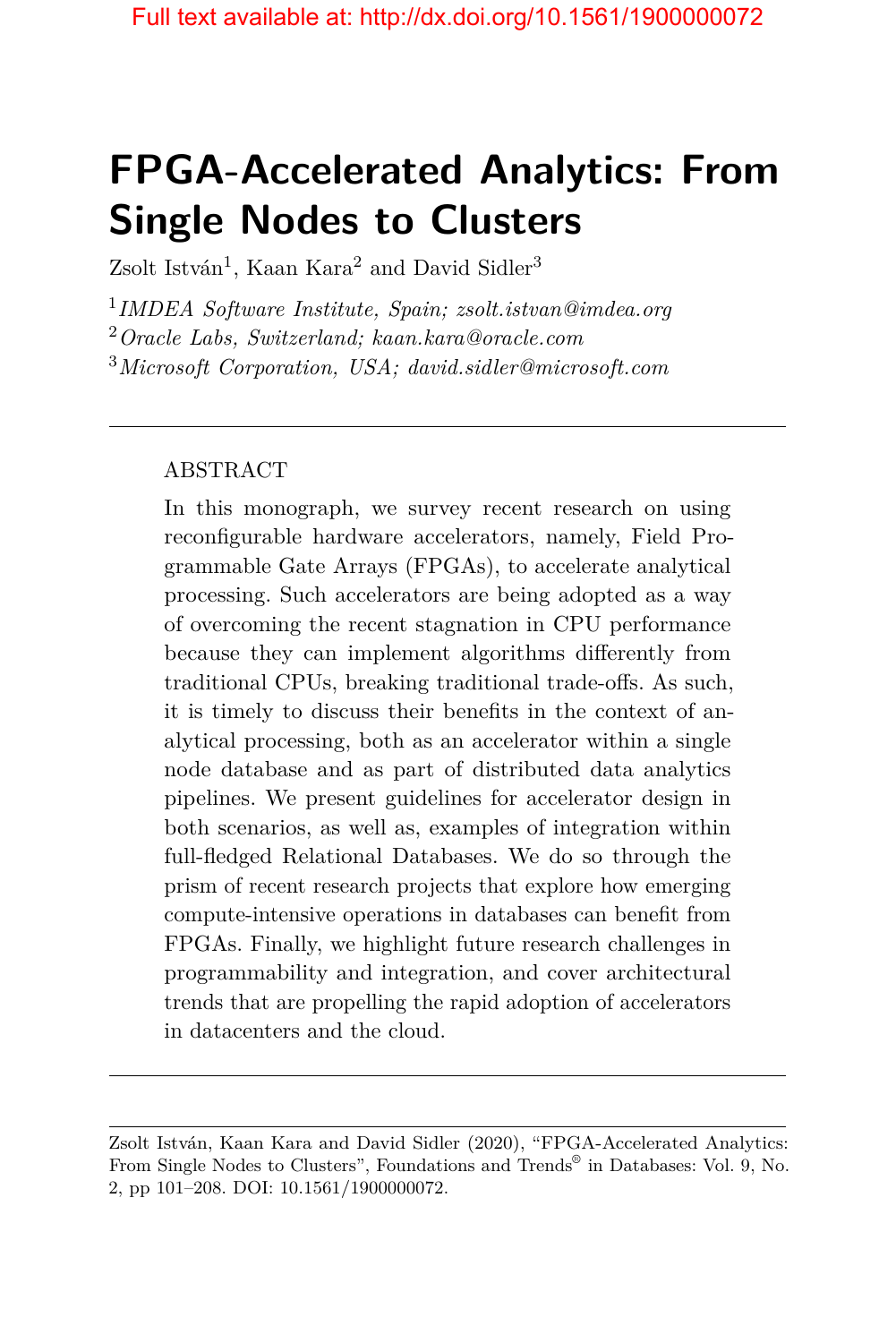# **1**

# <span id="page-9-0"></span>**Introduction**

Big Data has been instrumental to our lives in the last decade and has lead to scientific insights, the boom of Machine Learning and the emergence of novel on-line services. Datacenters that are hosting such data-intensive applications are facing however an important challenge: the amount of data that needs to be stored and processed is increasing at an exponential rate whereas traditional processor performance has been stagnating for years. As Moore's law and Dennard scaling taper off, CPU transistor counts are growing less year-on-year and, due to heat dissipation issues, it is becoming challenging to power on all parts of CPUs at high clock rates at the same time, resulting in "dark silicon". The stagnation of CPU performance, however, presents opportunities as well: CPUs can now incorporate more heterogeneous components without having to keep them powered on at all times. In addition, for many workloads, replacing CPUs partially or entirely with specialized hardware has become the more economic choice. These devices can utilize transistors more efficiently for the tasks at hand, delivering more performance for the same energy budget.

Driven by the above described trends, and in order to keep up with growing data sizes, data processing and management applications have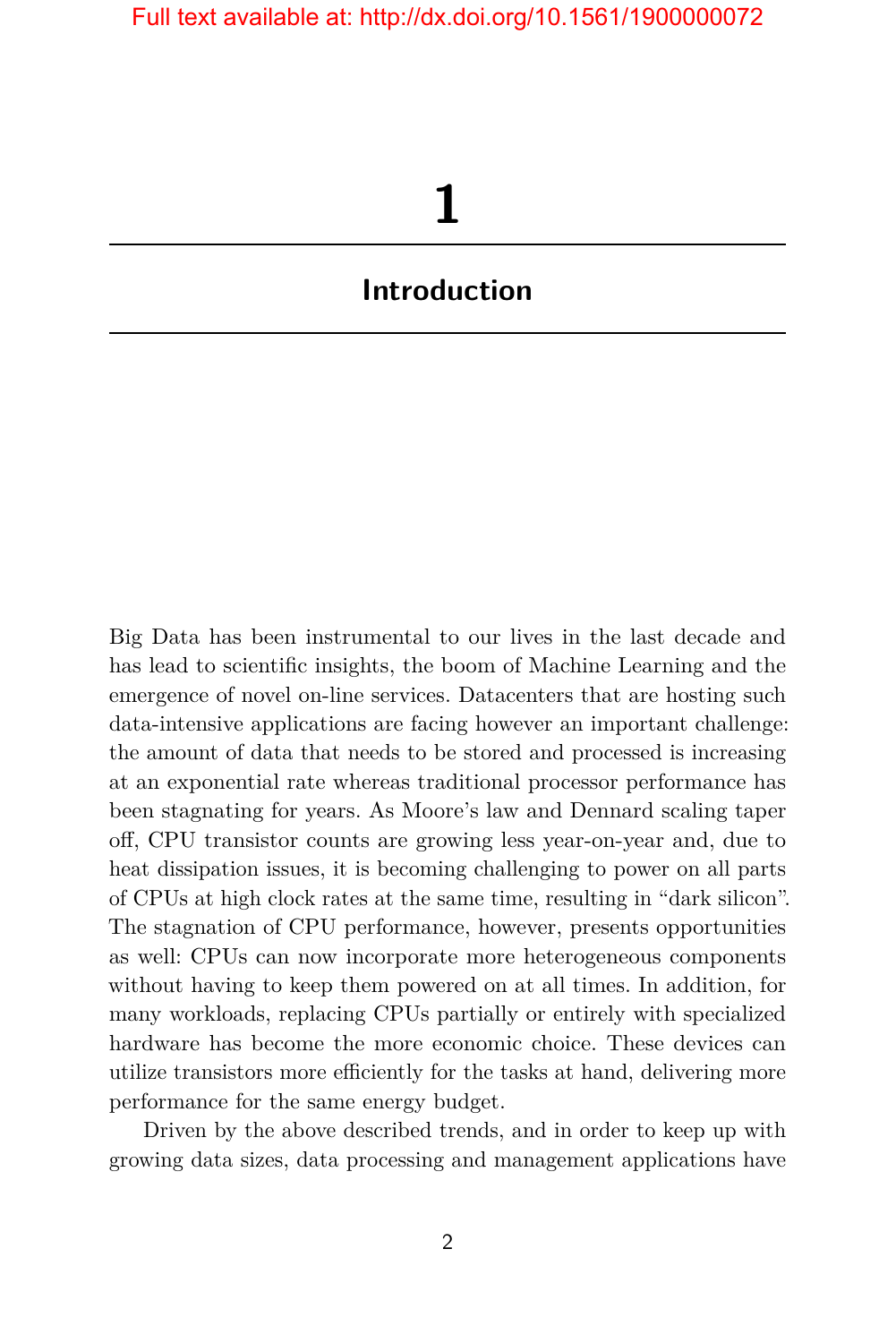been becoming increasingly distributed. Today, applications built with platforms such as Apache Spark, routinely span hundreds of server nodes. While helpful in reducing compute bottlenecks, this distribution brings new data movement bottlenecks at various levels of the software and hardware architecture. In this monograph we focus on how specialized hardware accelerators can provide an answer to the compute stagnation problem and showing how they can be also helpful in reducing data movement bottlenecks by placing them in the right location within the computer architecture.

There are many different technologies one could use for building accelerators but one particular technology stands out as a middle ground between energy efficiency and versatility: Field Programmable Gate Arrays (FPGAs). FPGAs make it possible to express algorithms in ways that are fundamentally different from CPUs or GPUs: FPGAs have no instruction sets and functionality is laid out directly as circuitry. As opposed to traditional CPUs that concentrate on-chip memory into layers of caches, FPGAs have small SRAM memories distributed throughout the device that can be configured flexibly and can be colocated with computation. These differences to CPUs result in a higher performance in the same or lower energy footprint, making FPGAs attractive both as accelerators and as energy-efficient replacements of software solutions. FPGAs are *re*configurable meaning that they can implement different functionality over time and can be reprogrammed from software. Once programmed, they act as integrated circuits (ASICs), bringing significant improvements in energy efficiency when compared to CPUs.

Today, FPGAs are available in most clouds (e.g., Amazon F1 Instances, [n.d.;](#page-13-1) Firestone, [2016;](#page-16-0) Putnam, [2014;](#page-22-0) Weerasinghe *et al.*, [2016\)](#page-25-0) as accelerators. As a prominent example, the Microsoft Catapult project uses FPGAs to create programmable network-interface cards (NICs) to offload tenant network functions from the CPU. Meanwhile, programmable co-processors based on FPGAs are also becoming more common, for instance, with projects such as Intel Xeon+FPGA (Gupta, [2015\)](#page-17-0). Storage devices/nodes are also increasingly more programmable,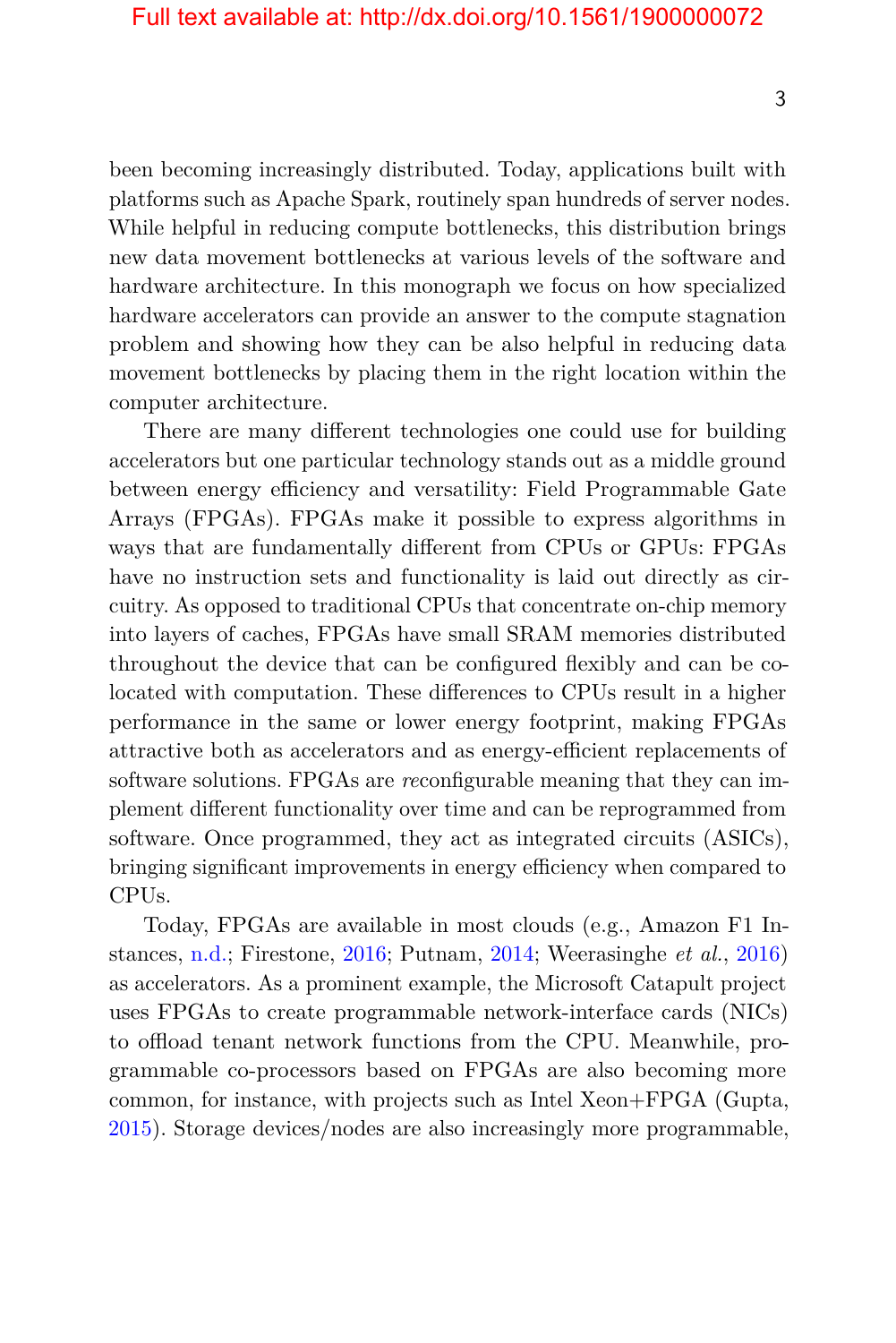4 Introduction

with examples such as Samsung's  $SmartSSD<sup>1</sup>$  $SmartSSD<sup>1</sup>$  $SmartSSD<sup>1</sup>$  and Amazon Redshift AQUA.

Several early projects of FPGA-based database acceleration proposed PCIe-attached accelerator cards a decade ago, demonstrating that FPGAs are able to speed up projection and selection (Dennl *et al.*, [2012;](#page-15-0) Salami *et al.*, [2017;](#page-23-0) Sukhwani *et al.*, [2013;](#page-24-0) Wang *et al.*, [2016a;](#page-25-1) Woods *et al.*, [2013\)](#page-26-0), aggregation (Dennl *et al.*, [2013;](#page-15-1) Salami *et al.*, [2017\)](#page-23-0), joins and even sorting (Casper and Olukotun, [2014;](#page-14-0) Sukhwani *et al.*, [2013;](#page-24-0) Zhang *et al.*, [2016\)](#page-26-1), by an order of magnitude when compared to commonly used row-stores, such as MySQL and PostgreSQL. However, in many previous systems, once all integration costs were factored in, in particular the cost of data transfers over PCIe, the benefits were significantly reduced. In the meantime, however, the bandwidth of interconnects (PCIe, NVMe, etc.) and networks has been increasing at a steady pace, making FPGA acceleration once again an attractive option. Furthermore, due to increased data sizes, there are more and more distributed databases that suffer from various data movement bottlenecks, for instance, when retrieving data from distributed storage nodes or when shuffling tuples between compute nodes for a join operation. Specialized hardware can be used to move computation closer to the source, and by reducing data sizes through filtering or transformations close to storage, memory, etc., reduce data movement bottlenecks.

In this monograph we explore what is required for integrating these accelerators with software systems (focusing on database management systems) and how one should design the acceleration functionality to ensure that the overall speedups in the system are worth the additional complexity. The monograph provides a detailed look into several representative examples of FPGA-accelerated databases and the internals of accelerated SQL operators, Machine Learning operators and data shuffling operators.

**Monograph Structure.** In this section (Section [1\)](#page-9-0), we outlined the reasons why FPGAs and similar specialized hardware have become not only economically feasible for database acceleration but, in many

<span id="page-11-0"></span><sup>1</sup>[https://samsungsemiconductor-us.com/smartssd/index.html.](https://samsungsemiconductor-us.com/smartssd/index.html)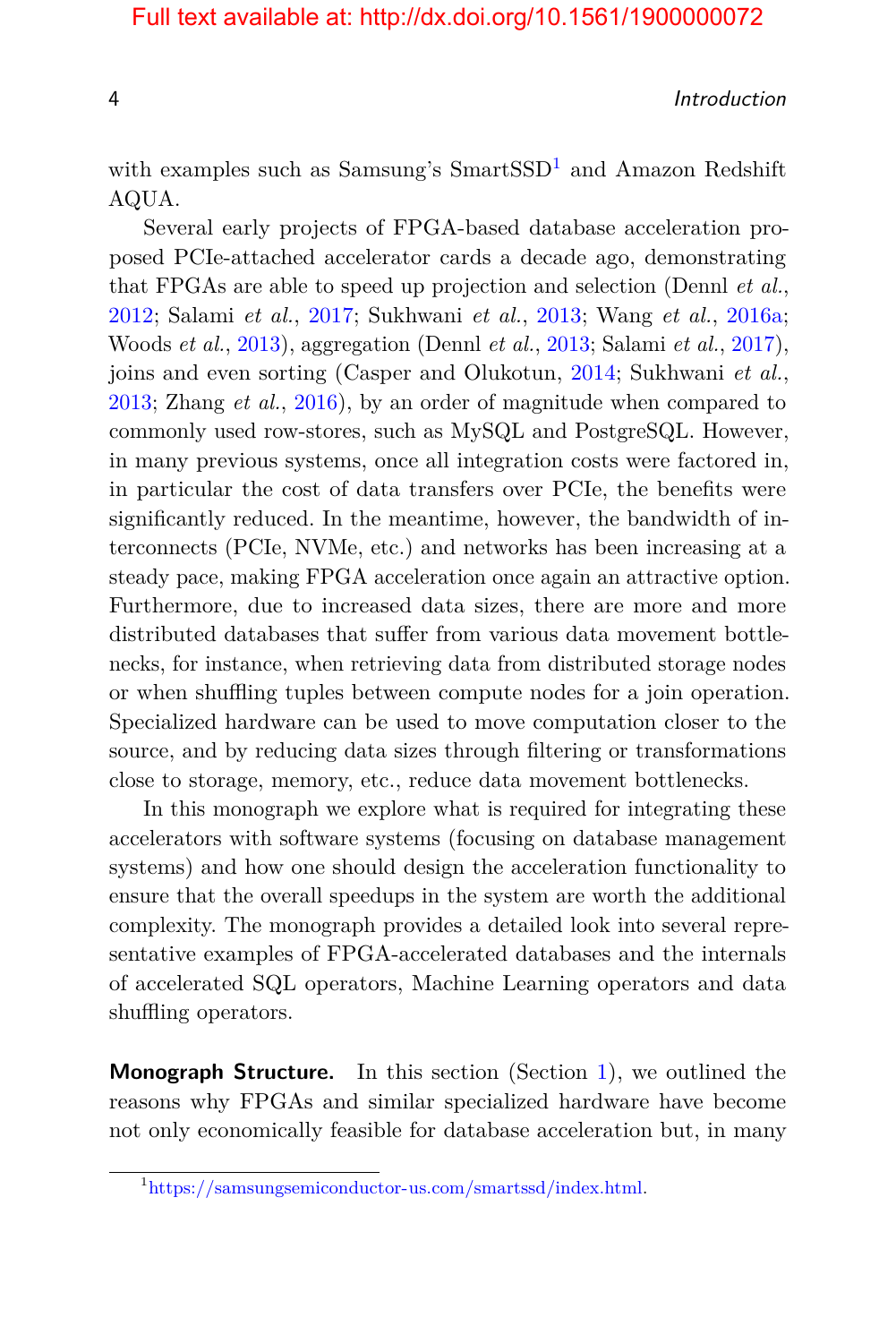cases, even necessary to keep up with data growth. We also provided an intuition on how, thanks to a fundamentally different execution model from CPUs and GPUs, these devices offer benefits in efficiency. The rest of the monograph is structured as follows:

- In Section [2](#page--1-0) we present a background on FPGAs and highlight their differences with ASICs. Readers already familiar with FPGAs and their development work flow might consider skipping this section.
- Section [3](#page--1-0) covers salient aspects of integrating FPGAs in data processing systems, in various locations of the software and hardware architecture. We describe several representative examples of how FPGAs are integrated with databases and what features the frameworks that enable this need to provide.
- In Section [4](#page--1-0) we turn our attention to individual operators from the domain of core SQL acceleration, Machine Learning and Distributed Joins. We present both high level guidelines to help future FPGA programmers design circuits adequate to the task and deep dive into the design and performance characteristics of representative operators, implemented by the authors.
- Section [5](#page--1-0) describes the remaining challenges related to programming and sharing FPGA accelerators more easily in datacenters and the cloud. This section also provides a peek into the future of re-programmable hardware and the opportunities this will bring for database management systems.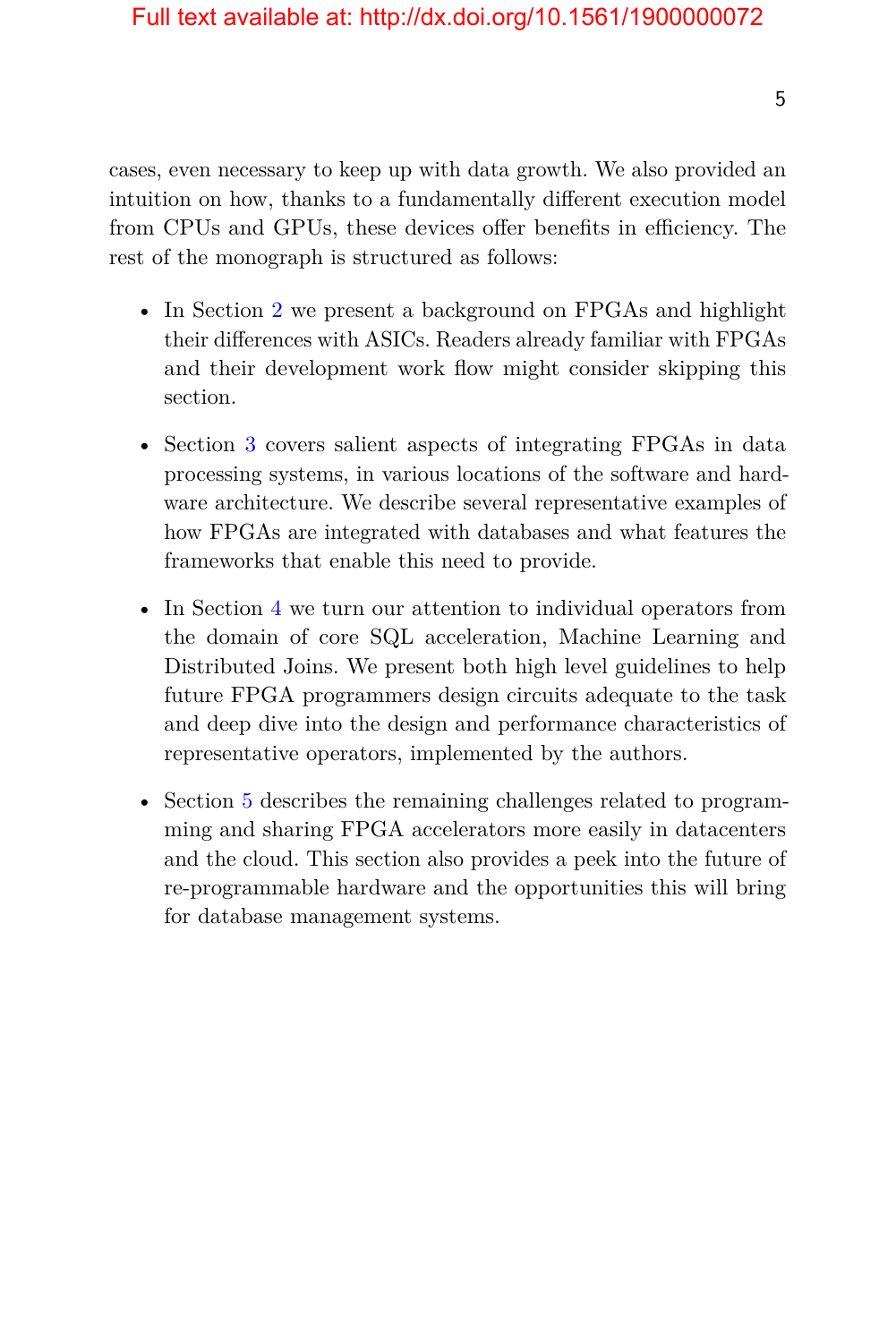- <span id="page-13-0"></span>Achronix Vectorpath with Speedster7t FPGAs (n.d.). [https://www.ach](https://www.achronix.com/vectorpath/) [ronix.com/vectorpath/.](https://www.achronix.com/vectorpath/)
- Agron, J. and D. Andrews (2009). "Building heterogeneous reconfigurable systems with a hardware microkernel". In: *Proceedings of the 7th IEEE/ACM International Conference on Hardware/Software Codesign and System Synthesis*. ACM. 393–402.
- Aho, A. V. and J. D. Ullman (1992). *Foundations of Computer Science*. Computer Science Press.
- Alonso, G., Z. Istvan, K. Kara, M. Owaida, and D. Sidler (2019). "doppioDB 1.0: Machine learning inside a relational engine". *IEEE Data Engineering Bulletin*. 42(2): 19–31.
- <span id="page-13-1"></span>Amazon F1 Instances (n.d.). [aws.amazon.com/ec2/instance-types/f1/.](aws.amazon.com/ec2/instance-types/f1/)
- Asiatici, M., N. George, K. Vipin, S. A. Fahmy, and P. Ienne (2017). "Virtualized execution runtime for FPGA accelerators in the cloud". *IEEE Access*. 5: 1900–1910.
- Balkesen, C., J. Teubner, G. Alonso, and M. T. Özsu (2013). "Mainmemory hash joins on multi-core CPUs: Tuning to the underlying hardware". In: *2013 IEEE 29th International Conference on Data Engineering (ICDE)*. IEEE. 362–373.
- Barber, R., G. Lohman, I. Pandis, V. Raman, R. Sidle, G. Attaluri, N. Chainani, S. Lightstone, and D. Sharpe (2014). "Memory-efficient hash joins". *Proceedings of the VLDB Endowment*. 8(4): 353–364.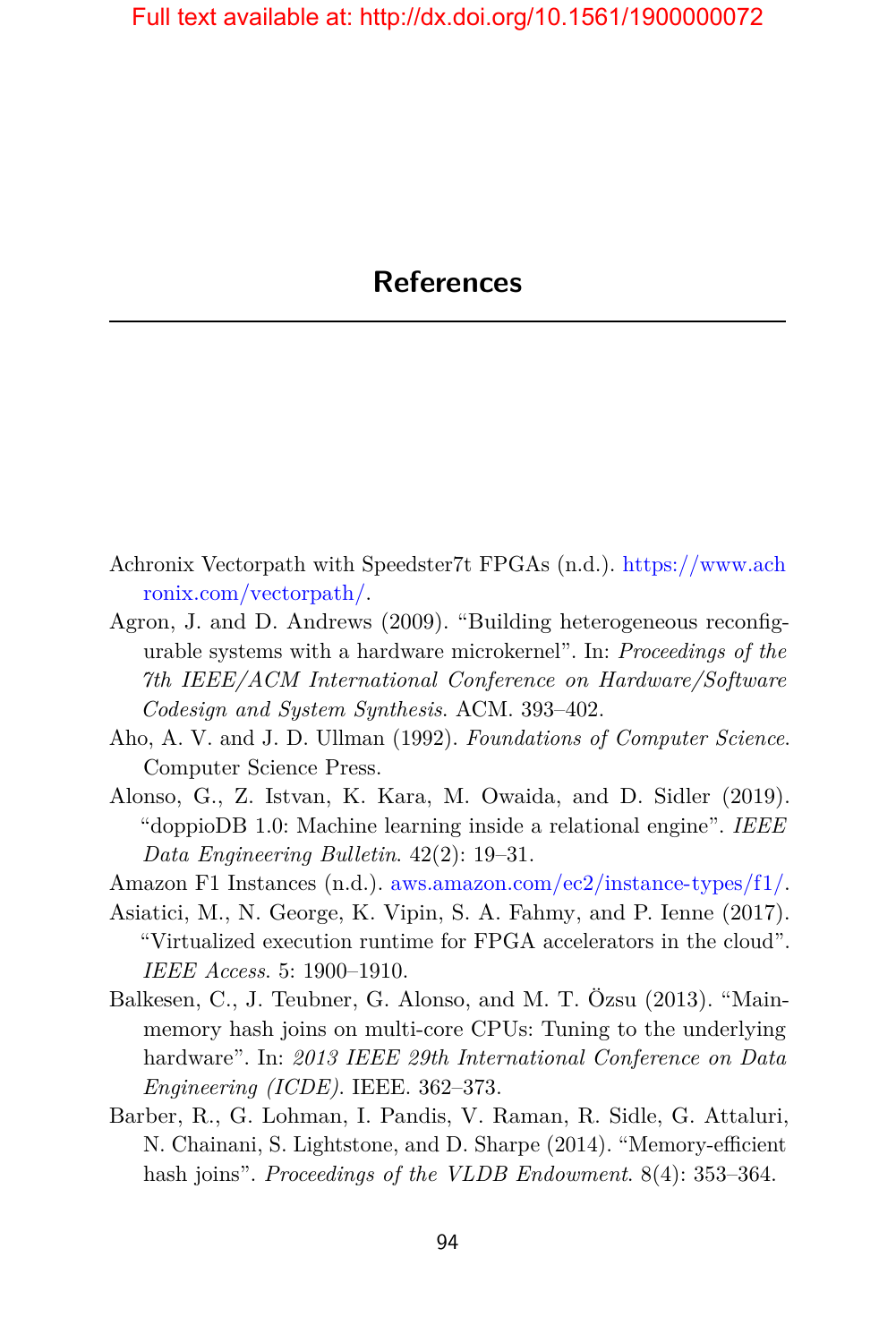- Barthels, C., S. Loesing, G. Alonso, and D. Kossmann (2015). "Rackscale in-memory join processing using RDMA". In: *Proceedings of the 2015 ACM SIGMOD International Conference on Management of Data*. ACM. 1463–1475.
- Barthels, C., I. Müller, T. Schneider, G. Alonso, and T. Hoefler (2017). "Distributed join algorithms on thousands of cores". *Proceedings of the VLDB Endowment*. 10(5): 517–528.
- Bispo, J., I. Sourdis, J. M. Cardoso, and S. Vassiliadis (2006). "Regular expression matching for reconfigurable packet inspection". In: *2006 IEEE International Conference on Field Programmable Technology.* IEEE. 119–126.
- Blott, M., K. Karras, L. Liu, K. Vissers, J. Bär, and Z. Istvàn (2013). "Achieving 10 Gbps line-rate key-value stores with FPGAs". In: *5th USENIX Workshop on Hot Topics in Cloud Computing (HotCloud 13)*.
- Böhm, C., M. Perdacher, and C. Plant (2017). "Multi-core K-means". In: *Proceedings of the 2017 SIAM International Conference on Data Mining*. Society for Industrial and Applied Mathematics. 273–281.
- Boppana, V., S. Ahmad, I. Ganusov, V. Kathail, V. Rajagopalan, and R. Wittig (2015). "UltraScale+ MPSoC and FPGA families". In: *2015 IEEE Hot Chips 27 Symposium (HCS)*. IEEE. 1–37.
- Bosshart, P., D. Daly, G. Gibb, M. Izzard, N. McKeown, J. Rexford, C. Schlesinger, D. Talayco, A. Vahdat, G. Varghese, and D. Walker (2014). "P4: Programming protocol-independent packet processors". *ACM SIGCOMM Computer Communication Review*. 44(3): 87–95.
- Bottou, L. (2010). "Large-scale machine learning with stochastic gradient descent". In: *Proceedings of COMPSTAT'2010*. Springer. 177– 186.
- Byma, S., J. G. Steffan, H. Bannazadeh, A. L. Garcia, and P. Chow (2014). "FPGAs in the cloud: Booting virtualized hardware accelerators with Openstack". In: *2014 IEEE 22nd Annual International Symposium on Field-Programmable Custom Computing Machines*. IEEE. 109–116.
- <span id="page-14-0"></span>Casper, J. and K. Olukotun (2014). "Hardware acceleration of database operations". In: *Proceedings of the 2014 ACM/SIGDA International Symposium on Field-Programmable Gate Arrays*. ACM. 151–160.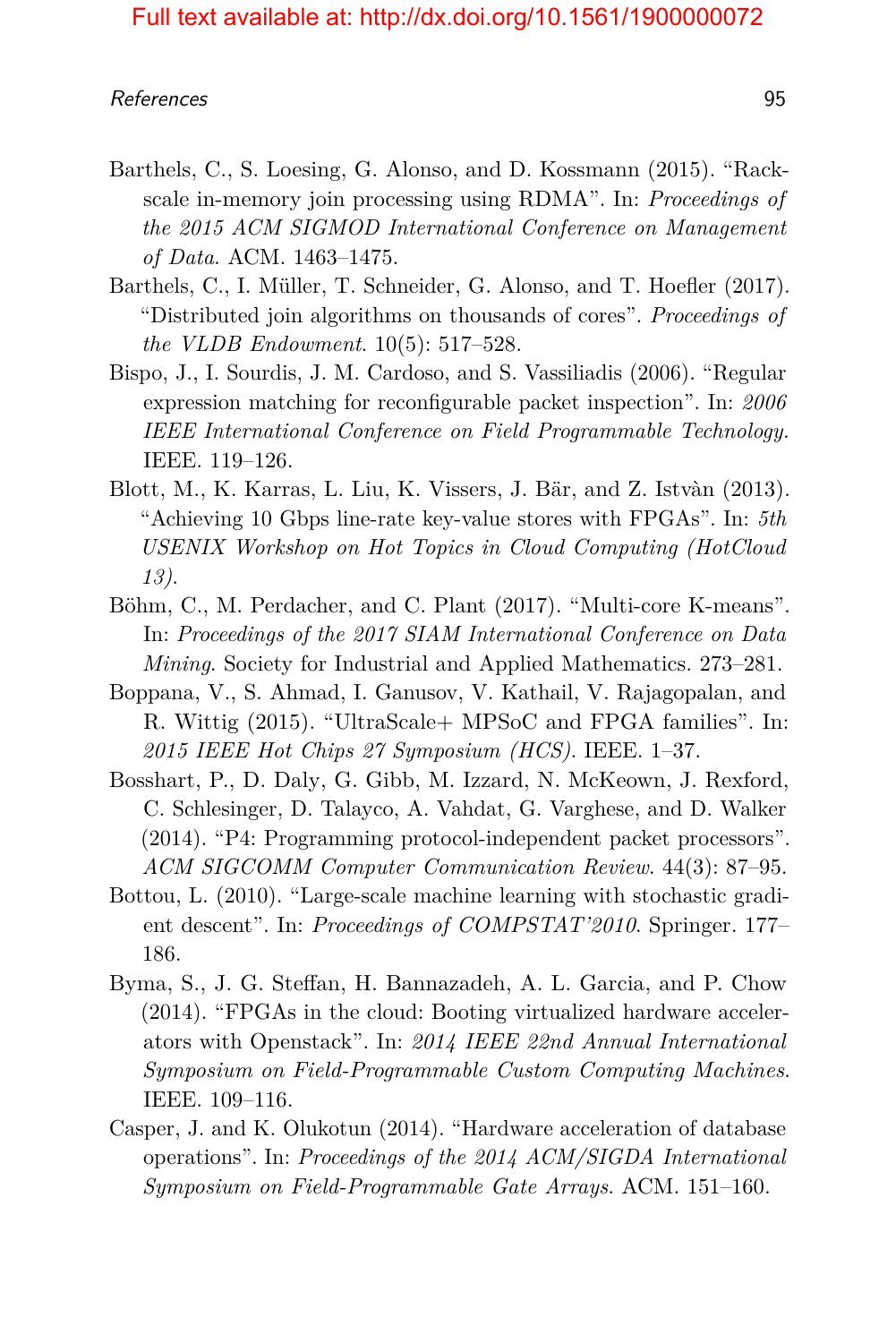es and the contract of the contract of the contract of the contract of the contract of the contract of the contract of the contract of the contract of the contract of the contract of the contract of the contract of the con

- Caulfield, A. M., E. S. Chung, A. Putnam, H. Angepat, I. Fowers, M. Haselman, S. Heil, M. Humphret, P. Kaur, J.-Y. Kim, D. Lo, T. Massengill, K. Ovtcharov, M. Papamichael, L. Woods, S. Lanka, D. Chiou, and D. Burger (2016). "A cloud-scale acceleration architecture". In: *MICRO-49: The 49th Annual IEEE/ACM International Symposium on Microarchitecture*. ACM. 1–13.
- Chalamalasetti, S. R., K. Lim, M. Wright, A. AuYoung, P. Ranganathan, and M. Margala (2013). "An FPGA memcached appliance". In: *Proceedings of the ACM/SIGDA International Symposium on Field Programmable Gate Arrays*. ACM. 245–254.
- Chen, F., Y. Shan, Y. Zhang, Y. Wang, H. Franke, X. Chang, and K. Wang (2014). "Enabling FPGAs in the cloud". In: *Proceedings of the 11th ACM Conference on Computing Frontiers*. ACM. 3.
- Chung, E., J. Fowers, K. Ovtcharov, M. Papamichael, A. Caulfield, T. Massengill, M. Liu, D. Lo, S. Alkalay, M. Haselman, and M. Abeydeera (2018). "Serving DNNs in real time at datacenter scale with project brainwave". *IEEE Micro*. 38(2): 8–20.
- Da Silva, H. C., F. Pisani, and E. Borin (2016). "A comparative study of SYCL, OpenCL, and OpenMP". In: *2016 International Symposium on Computer Architecture and High Performance Computing Workshops (SBAC-PADW)*. IEEE. 61–66.
- <span id="page-15-0"></span>Dennl, C., D. Ziener, and J. Teich (2012). "On-the-fly composition of FPGA-based SQL query accelerators using a partially reconfigurable module library". In: *2012 IEEE 20th Annual International Symposium on Field-Programmable Custom Computing Machines*. IEEE. 45–52.
- <span id="page-15-1"></span>Dennl, C., D. Ziener, and J. Teich (2013). "Acceleration of SQL restrictions and aggregations through FPGA-based dynamic partial reconfiguration". In: *2013 IEEE 21st Annual International Symposium on Field-Programmable Custom Computing Machines*. IEEE. 25–28.
- Dhanachandra, N., K. Manglem, and Y. J. Chanu (2015). "Image segmentation using K-means clustering algorithm and subtractive clustering algorithm". *Procedia Computer Science*. 54: 764–771.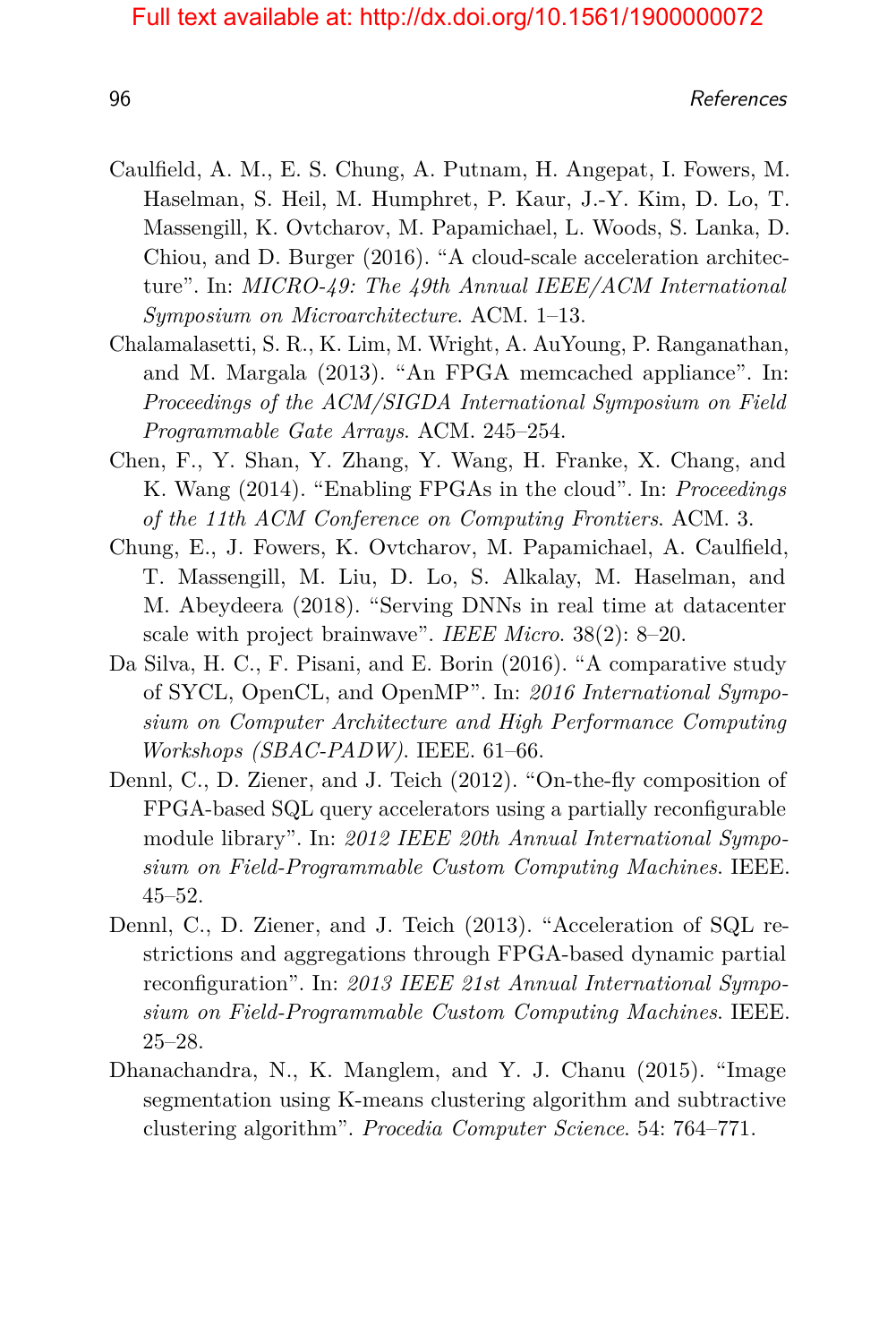- Dhawan, U. and A. DeHon (2015). "Area-efficient near-associative memories on FPGAs". *ACM Transactions on Reconfigurable Technology and Systems (TRETS)*. 7(4): 30.
- Do, J., Y.-S. Kee, J. M. Patel, C. Park, K. Park, and D. J. DeWitt (2013). "Query processing on smart SSDs: Opportunities and challenges". In: *Proceedings of the 2013 ACM SIGMOD International Conference on Management of Data*. ACM. 1221–1230.
- Dragojević, A., D. Narayanan, O. Hodson, and M. Castro (2014). "Farm: Fast remote memory". In: *11th USENIX Symposium on Networked Systems Design and Implementation*. USENIX Association. 401–414.
- Dragojević, A., D. Narayanan, E. B. Nightingale, M. Renzelmann, A. Shamis, A. Badam, and M. Castro (2015). "No compromises: Distributed transactions with consistency, availability, and performance". In: *Proceedings of the 25th Symposium on Operating Systems Principles*. 54–70.
- Eran, H., L. Zeno, M. Tork, G. Malka, and M. Silberstein (2019). "NICA: An infrastructure for inline acceleration of network applications". In: *2019 USENIX Annual Technical Conference*. 345–362.
- Esmaeilzadeh, H., E. Blem, R. S. Amant, K. Sankaralingam, and D. Burger (2011). "Dark silicon and the end of multicore scaling". In: *2011 38th Annual International Symposium on Computer Architecture (ISCA)*. IEEE. 365–376.
- Estlick, M., M. Leeser, J. Theiler, and J. J. Szymanski (2001). "Algorithmic transformations in the implementation of K-means clustering on reconfigurable hardware". In: *Proceedings of the 2001 ACM/SIGDA Ninth International Symposium on Field Programmable Gate Arrays*. ACM. 103–110.
- <span id="page-16-0"></span>Firestone, D. (2016). "SmartNIC: Accelerating azure's network with FPGAs on OCS servers". In: *Open Compute Summit 2016*.
- Francisco, P. (2011). "The netezza data appliance architecture: A platform for high performance data warehousing and analytics." *IBM Redbooks*.
- Fukuda, E. S., H. Inoue, T. Takenaka, D. Kim, T. Sadahisa, T. Asai, and M. Motomura (2014). "Caching memcached at reconfigurable network interface". In: *2014 24th International Conference on Field Programmable Logic and Applications (FPL)*. IEEE. 1–6.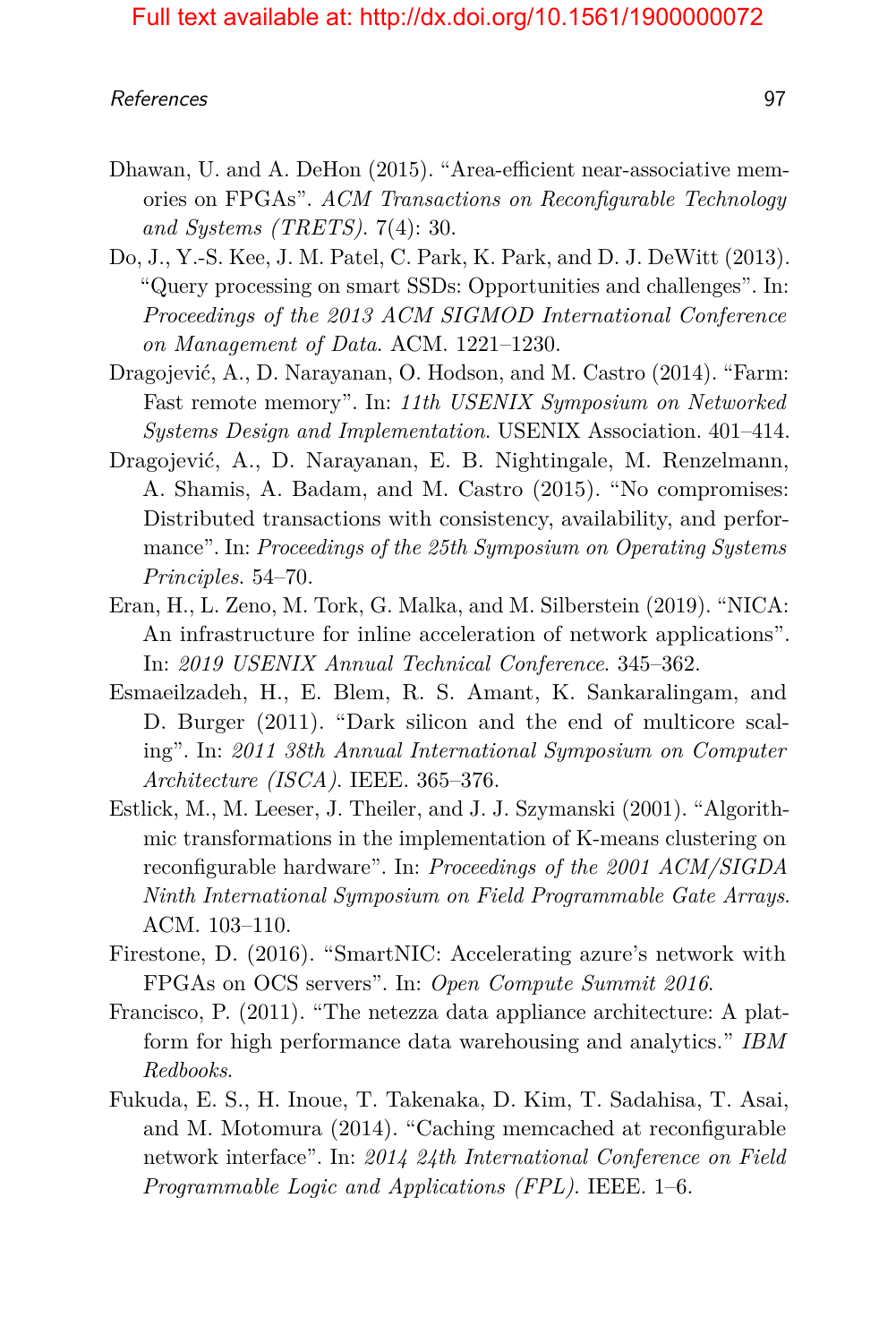es a contract of the contract of the contract of the contract of the contract of the contract of the contract of the contract of the contract of the contract of the contract of the contract of the contract of the contract

- Gaide, B., D. Gaitonde, C. Ravishankar, and T. Bauer (2019). "Xilinx adaptive compute acceleration platform: VersalTM architecture". In: *Proceedings of the 2019 ACM/SIGDA International Symposium on Field-Programmable Gate Arrays*. 84–93.
- Gao, M. and C. Kozyrakis (2016). "HRL: Efficient and flexible reconfigurable logic for near-data processing". In: *IEEE International Symposium on High-Performance Computer Architecture*. IEEE. 126–137.
- Gokhale, M., J. Frigo, K. Mccabe, J. Theiler, C. Wolinski, and D. Lavenier (2003). "Experience with a hybrid processor: K-means clustering". *The Journal of Supercomputing*. 26(2): 131–148.
- <span id="page-17-0"></span>Gupta, P. K. (2015). "Xeon+FPGA platform for the data center". In: *Fourth Workshop on the Intersections of Computer Architecture and Reconfigurable Logic*. Vol. 119.
- Gupta, S., A. Agrawal, K. Gopalakrishnan, and P. Narayanan (2015). "Deep learning with limited numerical precision". In: *International Conference on Machine Learning*. 1737–1746.
- Hadian, A. and S. Shahrivari (2014). "High performance parallel K-means clustering for disk-resident datasets on multi-core CPUs". *The Journal of Supercomputing*. 69(2): 845–863.
- Happe, M., A. Traber, and A. Keller (2015). "Preemptive hardware multitasking in ReconOS". In: *International Symposium on Applied Reconfigurable Computing*. Springer. 79–90.
- He, Z., D. Sidler, Z. István, and G. Alonso (2018). "A flexible K-means operator for hybrid databases". In: *2018 28th International Conference on Field Programmable Logic and Applications (FPL)*. IEEE. 368–3683.
- IBM/Netezza (2011). "The netezza data appliance architecture: A platform for high performance data warehousing and analytics". [http://](http://www.redbooks.ibm.com/abstracts/redp4725.html) [www.redbooks.ibm.com/abstracts/redp4725.html.](http://www.redbooks.ibm.com/abstracts/redp4725.html)
- Ismail, A. and L. Shannon (2011). "FUSE: Front-end user framework for O/S abstraction of hardware accelerators". In: *2011 IEEE 19th Annual International Symposium on Field-Programmable Custom Computing Machines*. IEEE. 170–177.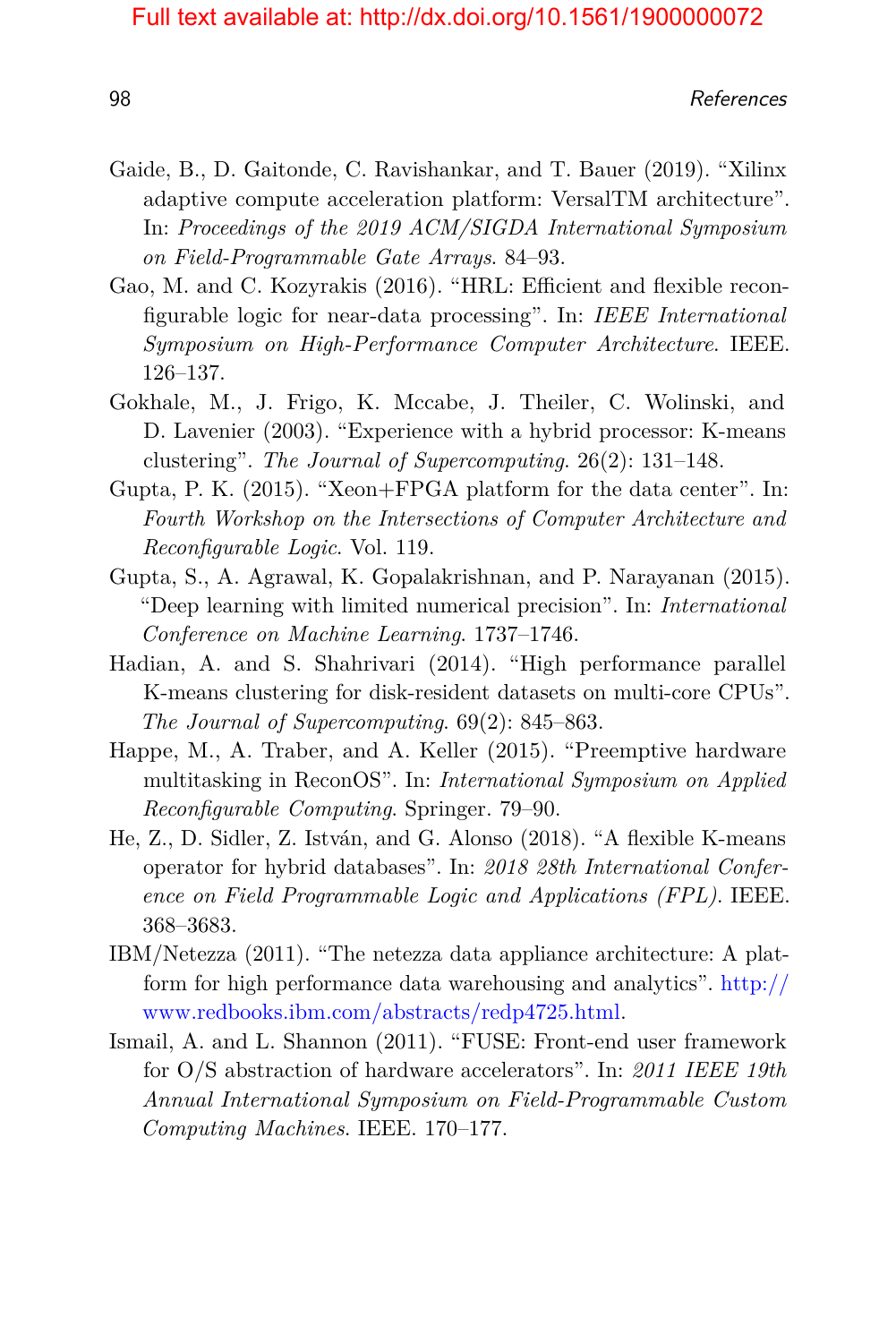- Istvan, Z., L. Woods, and G. Alonso (2014). "Histograms as a side effect of data movement for big data". In: *Proceedings of the 2014 ACM SIGMOD International Conference on Management of Data*. ACM. 1567–1578.
- István, Z., G. Alonso, M. Blott, and K. Vissers (2015). "A hash table for line-rate data processing". *ACM TRETS*. 8(2): 13.1–13.15.
- István, Z., D. Sidler, G. Alonso, and M. Vukolic (2016). "Consensus in a box: Inexpensive coordination in hardware". In: *13th USENIX Symposium on Networked Systems Design and Implementation*. USENIX Association. 425–438.
- István, Z., D. Sidler, and G. Alonso (2017). "Caribou: Intelligent distributed storage". *Proceedings of the VLDB Endowment*. 10(11): 1202–1213.
- István, Z., G. Alonso, and A. Singla (2018). "Providing multi-tenant services with FPGAs: Case study on a key-value store". In: *28th International Conference on Field Programmable Logic and Applications*. IEEE. 119–124.
- Iturbe, X., K. Benkrid, C. Hong, A. Ebrahim, R. Torrego, I. Martinez, T. Arslan, and J. Perez (2013). "R3TOS: A novel reliable reconfigurable real-time operating system for highly adaptive, efficient, and dependable computing on FPGAs". *IEEE Transactions on Computers*. 62(8): 1542–1556.
- Jamesmanoharan, J., S. H. Ganesh, M. L. P. Felciah, and A. K. Shafreenbanu (2014). "Discovering students' academic performance based on GPA using K-means clustering algorithm". In: *World Congress on Computing and Communication Technologies*. IEEE. 200–202.
- Jo, I., D.-H. Bae, A. S. Yoon, J. U. Kang, S. Cho, D. D. Lee, and J. Jeong (2016). "YourSQL: A high-performance database system leveraging in-storage computing". *Proceedings of the VLDB Endowment*. 9(12): 924–935.
- Jun, S.-W., M. Liu, and K. E. Fleming (2014). "Scalable multi-access flash store for big data analytics". In: *Proceedings of the 2014 ACM/SIGDA International Symposium on Field-Programmable Gate Arrays*. 55–64.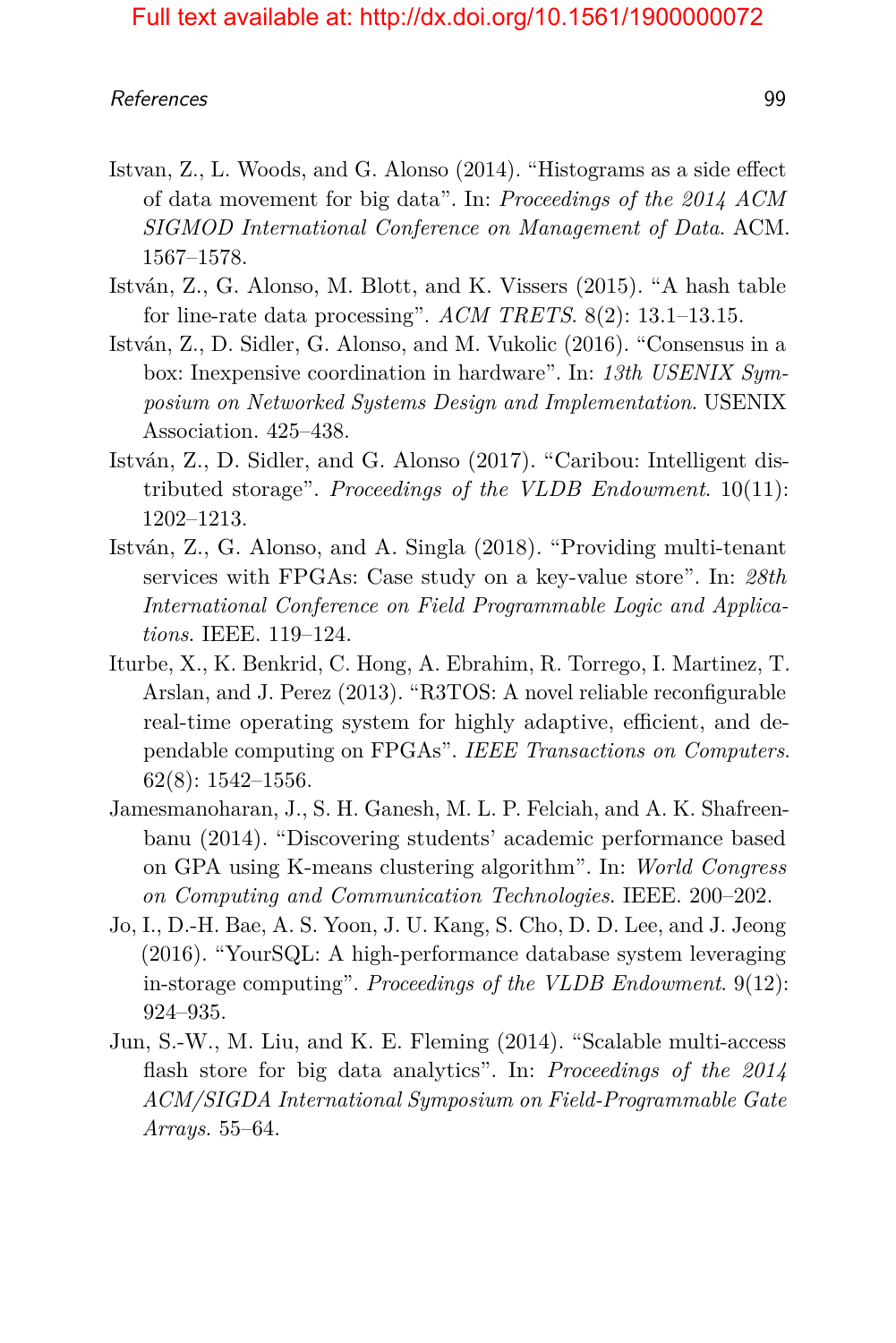- Junqueira, F. P., B. C. Reed, and M. Serafini (2011). "Zab: Highperformance broadcast for primary-backup systems". In: *2011 IEEE/ IFIP 41st International Conference on Dependable Systems & Networks (DSN)*. IEEE. 245–256.
- Kalia, A., M. Kaminsky, and D. G. Andersen (2014). "Using RDMA efficiently for key-value services". In: *Proceedings of the 2014 ACM Conference on SIGCOMM*. 295–306.
- Kara, K., D. Alistarh, G. Alonso, O. Mutlu, and C. Zhang (2017). "FPGA-accelerated dense linear machine learning: A precision-convergence trade-off". In: *2017 IEEE 25th Annual International Symposium on Field-Programmable Custom Computing Machines (FCCM)*. IEEE. 160–167.
- Kara, K., Z. Wang, C. Zhang, and G. Alonso (2020). "doppioDB 2.0: Hardware techniques for improved integration of machine learning into databases". *Proceedings of the VLDB Endowment*. 12(12): 1818– 1821.
- Kim, J. K., Z. Zhang, and J. A. Fessler (2011). "Hardware acceleration of iterative image reconstruction for X-ray computed tomography". In: *2011 IEEE International Conference on Acoustics, Speech and Signal Processing (ICASSP)*. IEEE. 1697–1700.
- Klimovic, A., C. Kozyrakis, E. Thereksa, B. John, and S. Kumar (2016). "Flash storage disaggregation". In: *Proceedings of the Eleventh European Conference on Computer Systems*. ACM. 1–15.
- Knodel, O., P. R. Genssler, and R. G. Spallek (2017). "Migration of longrunning tasks between reconfigurable resources using virtualization". *ACM SIGARCH Computer Architecture News*. 44(4): 56–61.
- Koeplinger, D., M. Feldman, R. Prabhakar, Y. Zhang, S. Hadjis, R. Fiszel, T. Zhao, L. Nardi, A. Pedram, C. Kozyrakis, and K. Olukotun (2018). "Spatial: A language and compiler for application accelerators". In: *Proceedings of the 39th ACM SIGPLAN Conference on Programming Language Design and Implementation*. 296–311.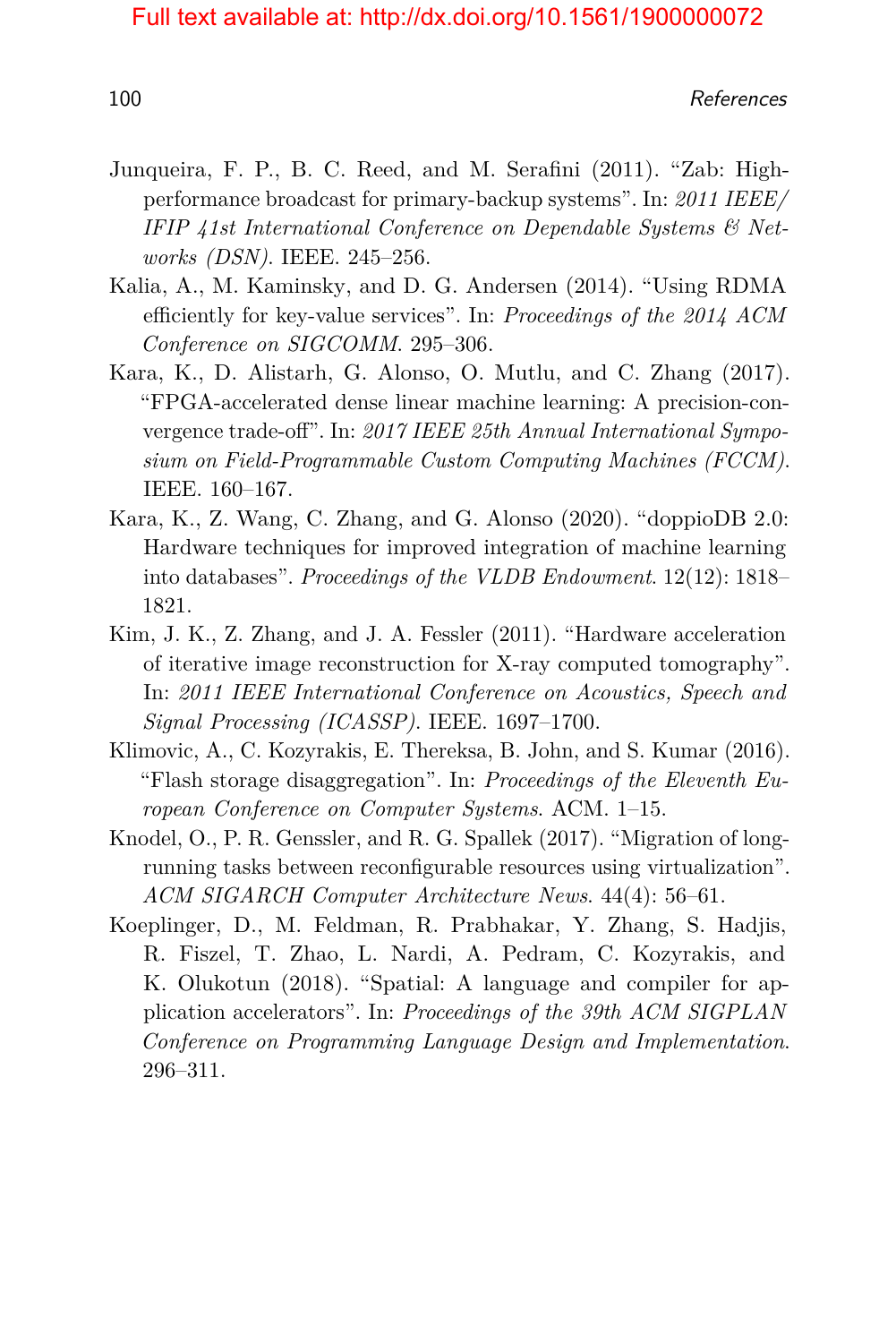#### References and the set of the set of the set of the set of the set of the set of the set of the set of the set of the set of the set of the set of the set of the set of the set of the set of the set of the set of the set o

- Koo, G., K. K. Matam, I. Te, H. V. K. G. Narra, J. Li, H.-W. Tseng, S. Swanson, and M. Annavaram (2017). "Summarizer: Trading communication with computing near storage". In: *Proceedings of the 50th Annual IEEE/ACM International Symposium on Microarchitecture*. *MICRO-50 '17*. Cambridge, Massachusetts. 219–231.
- Kuhring, L., E. Garcia, and Z. István (2019). "Specialize in moderation building application-aware storage services using FPGAs in the datacenter". In: *11th USENIX Workshop on Hot Topics in Storage and File Systems (HotStorage 19)*. USENIX Association.
- Kumm, M. and P. Zipf (2014). "Pipelined compressor tree optimization using integer linear programming". In: *2014 24th International Conference on Field Programmable Logic and Applications (FPL)*. IEEE. 1–8.
- Lang, H., V. Leis, M.-C. Albutiu, T. Neumann, and A. Kemper (2013). "Massively parallel NUMA-aware hash joins". In: *In Memory Data Management and Analysis*. Springer. 3–14.
- Lavasani, M., H. Angepat, and D. Chiou (2014). "An FPGA-based in-line accelerator for memcached". *IEEE Computer Architecture Letters*. 13(2): 57–60.
- Lesser, B., M. Mücke, and W. N. Gansterer (2011). "Effects of reduced precision on floating-point SVM classification accuracy". *Procedia Computer Science*. 4: 508–517.
- Li, Y., K. Zhao, X. Chu, and J. Liu (2013). "Speeding up K-means algorithm by GPUs". *Journal of Computer and System Sciences*. 79(2): 216–229.
- Li, B., Z. Ruan, W. Xiao, Y. Lu, Y. Xiong, A. Putnam, E. Chen, and L. Zhang (2017). "KV-direct: High-performance in-memory keyvalue store with programmable NIC". In: *Proceedings of the 26th Symposium on Operating Systems Principles*. ACM. 137–152.
- Liu, W.-C., J.-L. Huang, and M. S. Chen (2005). "Kacu: K-means with hardware centroid-updating". In: *Conference, Emerging Information Technology 2005.* IEEE.
- Loesing, S., M. Pilman, T. Etter, and D. Kossmann (2015). "On the design and scalability of distributed shared-data databases". In: *Proceedings of the 2015 ACM SIGMOD International Conference on Management of Data*. ACM. 663–676.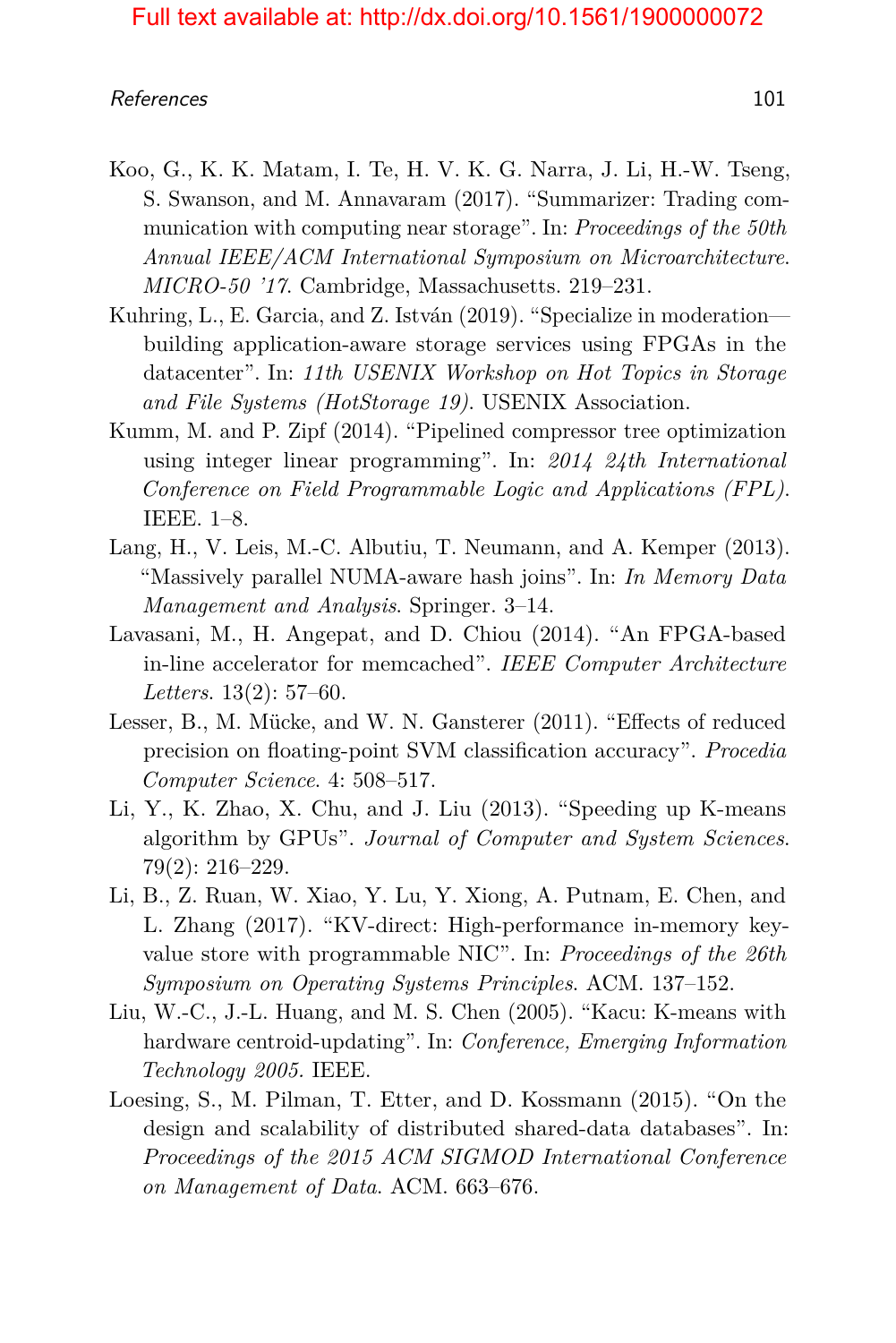102

- Lübbers, E. and M. Platzner (2009). "ReconOS: Multithreaded programming for reconfigurable computers". *ACM Transactions on Embedded Computing Systems (TECS)*. 9(1): 8.
- Mai, L., L. Rupprecht, A. Alim, P. Costa, M. Migliavacca, P. Pietzuch, and A. L. Wolf (2014). "NetAgg: Using middleboxes for applicationspecific on-path aggregation in data centres". In: *Proceedings of the 10th ACM International Conference on Emerging Networking Experiments and Technologies*. 249–262.
- Manegold, S., P. Boncz, and M. Kersten (2002). "Optimizing mainmemory join on modern hardware". *IEEE TKDE*. 14(4): 709–730.
- Mitchell, C., Y. Geng, and J. Li (2013). "Using one-sided RDMA reads to build a fast, CPU-efficient key-value store". In: *USENIX Annual Technical Conference.* USENIX Association. 103–114.
- Morales-Villanueva, A., R. Kumar, and A. Gordon-Ross (2016). "Configuration prefetching and reuse for preemptive hardware multitasking on partially reconfigurable FPGAs". In: *2016 Design, Automation & Test in Europe Conference & Exhibition (DATE)*. IEEE. 1505–1508.
- Mücke, M., B. Lesser, and W. N. Gansterer (2010). "Peak performance model for a custom precision floating-point dot product on FPGAs". In: *European Conference on Parallel Processing*. Springer. 399–406.
- Nakahara, H., T. Sasao, and M. Matsuura (2011). "A regular expression matching circuit based on a decomposed automaton". In: *Reconfigurable Computing: Architectures, Tools and Applications*. Springer.
- Nurvitadhi, E., D. Kwon, A. Jafari, A. Boutros, J. Sim, P. Tomson, H. Sumbul, G. Chen, P. Knag, R. Kumar, and R. Krishnamurthy (2019). "Evaluating and enhancing intel® stratix® 10 FPGAs for persistent real-time AI". In: *Proceedings of the 2019 ACM/SIGDA International Symposium on Field-Programmable Gate Arrays*. 119– 119.
- Oliver, N., R. R. Sharma, S. Chang, B. Chitlur, E. Garcia, J. Grecco, A. Grier, N. Ijih, Y. Liu, P. Marolia, and H. Mitchel (2011). "A reconfigurable computing system based on a cache-coherent fabric". In: *2011 International Conference on Reconfigurable Computing and FPGAs (ReConFig)*. IEEE. 80–85.
- OneAPI (2020). "The OneAPI specification". url: [www.oneapi.com/](www.oneapi.com/spec/) [spec/](www.oneapi.com/spec/) (accessed  $06/2020$ ).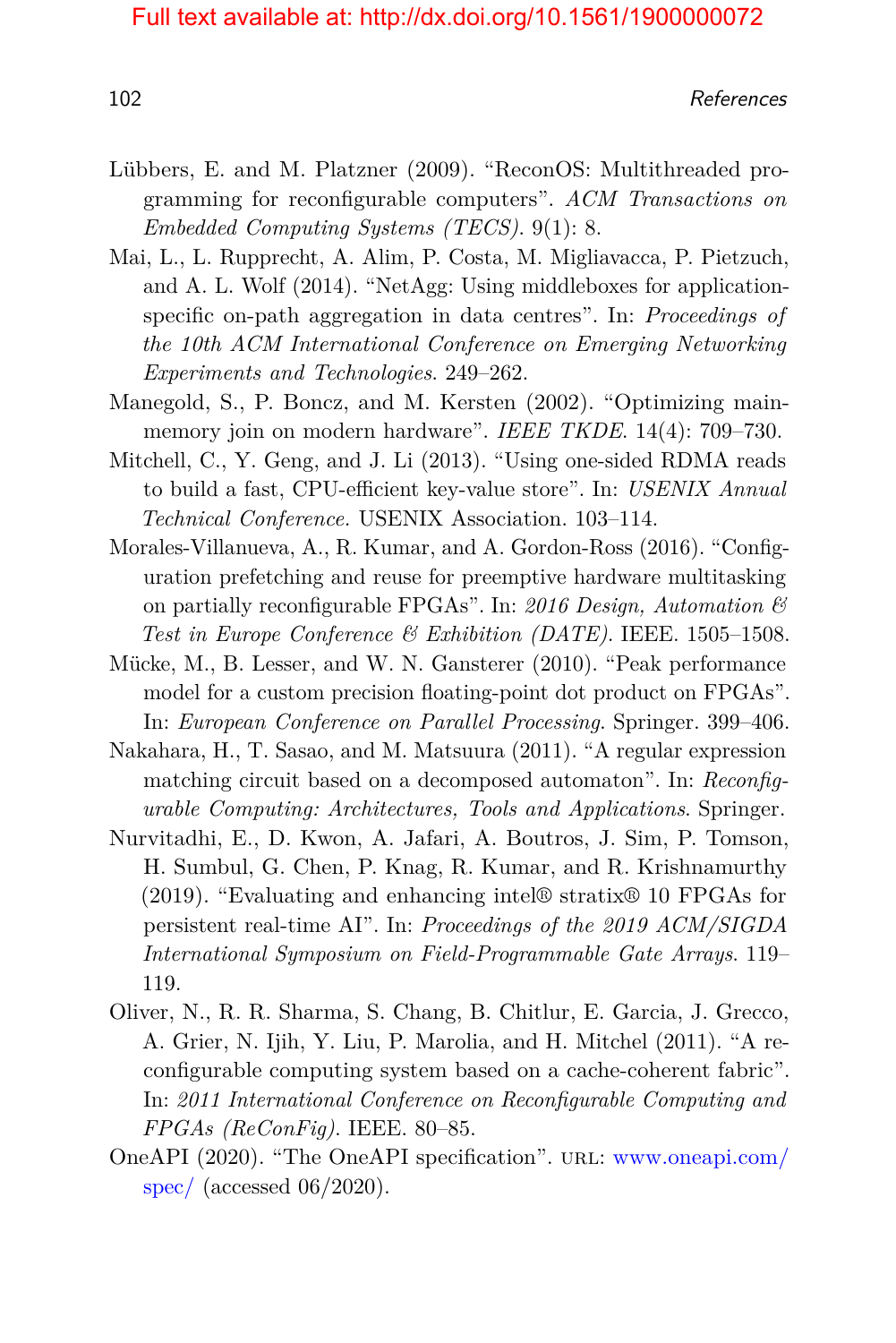#### References and the set of the set of the set of the set of the set of the set of the set of the set of the set of the set of the set of the set of the set of the set of the set of the set of the set of the set of the set o

OpenCAPI OC-Accel (n.d.). [https://github.com/OpenCAPI/oc-accel.](https://github.com/OpenCAPI/oc-accel)

- Oracle (2015). "Software in silicon: What it does and why". [https://](https://community.oracle.com/docs/DOC-932216) [community.oracle.com/docs/DOC-932216.](https://community.oracle.com/docs/DOC-932216)
- Oskin, M., F. T. Chong, and T. Sherwood (1998). *Active Pages: A Computation Model for Intelligent Memory*. Vol. 26. IEEE Computer Society.
- Ousterhout, J., P. Agrawal, D. Erickson, C. Kozyrakis, J. Leverich, D. Maziéres, S. Mitra, A. Narayanan, G. Parulkar, M. Rosenblum, and S. M. Rumble (2010). "The case for RAMClouds: Scalable highperformance storage entirely in DRAM". *ACM SIGOPS Operating Systems Review*. 43(4): 92–105.
- Owaida, M., D. Sidler, K. Kara, and G. Alonso (2017). "Centaur: A framework for hybrid CPU-FPGA databases". In: *2017 IEEE 25th Annual International Symposium on Field-Programmable Custom Computing Machines (FCCM)*. IEEE. 211–218.
- Perez-Garcia, A. N., G. M. Tornez-Xavier, L. M. Flores-Nava, F. Gómez-Castañeda, and J. A. Moreno-Cadenas (2014). "Multilayer perceptron network with integrated training algorithm in FPGA". In: *2014 11th International Conference on Electrical Engineering, Computing Science and Automatic Control (CCE)*. IEEE. 1–6.
- Pirk, H., J. Giceva, and P. Pietzuch (2019). "Thriving in the no man's land between compilers and databases".
- Pirk, H., O. Moll, M. Zaharia, and S. Madden (2016). "Voodoo-a vector algebra for portable database performance on modern hardware". *Proceedings of the VLDB Endowment*. 9(14): 1707–1718.
- Plattner, C. and G. Alonso (2004). "Ganymed: Scalable replication for transactional web applications". In: *ACM/IFIP/USENIX International Conference on Distributed Systems Platforms and Open Distributed Processing*. Berlin, Heidelberg: Springer. 155–174.
- Polychroniou, O. and K. A. Ross (2014). "A comprehensive study of main-memory partitioning and its application to large-scale comparison and radix-sort". In: *Proceedings of the 2014 ACM SIGMOD International Conference on Management of Data*. ACM. 755–766.
- <span id="page-22-0"></span>Putnam, A. (2014). "Large-scale reconfigurable computing in a microsoft datacenter". In: *Hot Chips 26 Symposium (HCS), 2014 IEEE*. IEEE. 1–38.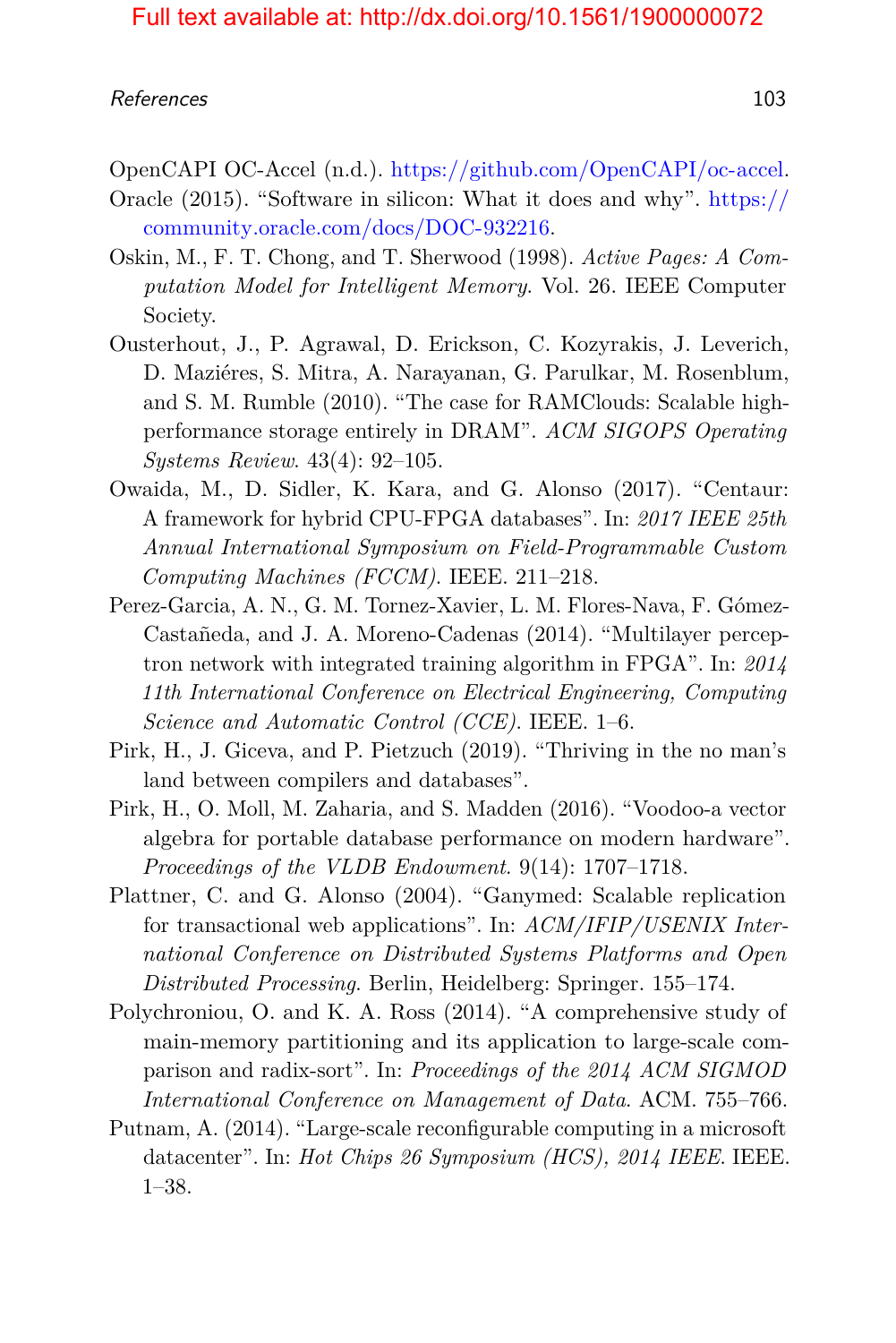- Putnam, A., A. M. Caulfield, E. S. Chung, D. Chiou, K. Constantinides, J. Demme, H. Esmaeilzadeh, J. Fowers, G. P. Gopal, J. Gray, and M. Haselman (2014). "A reconfigurable fabric for accelerating largescale datacenter services". In: *2014 ACM/IEEE 41st International Symposium on Computer Architecture (ISCA)*. IEEE. 13–24.
- Rabieah, M. B. and C.-S. Bouganis (2016). "FPGASVM: A framework for accelerating kernelized support vector machine". In: *Workshop on Big Data, Streams and Heterogeneous Source Mining: Algorithms, Systems, Programming Models and Applications*. 68–84.
- Recht, B., C. Re, S. Wright, and F. Niu (2011). "Hogwild: A lock-free approach to parallelizing stochastic gradient descent". In: *Advances in Neural Information Processing Systems*. 693–701.
- Root, C. and T. Mostak (2016). "MapD: A GPU-powered big data analytics and visualization platform". In: *ACM SIGGRAPH 2016 Talks*. 1–2.
- Saegusa, T. and T. Maruyama (2006). "An FPGA implementation of K-means clustering for color images based on Kd-tree". In: *2006 International Conference on Field Programmable Logic and Applications*. IEEE. 1–6.
- <span id="page-23-0"></span>Salami, B., G. A. Malazgirt, O. Arcas-Abella, A. Yurdakul, and N. Sonmez (2017). "AxleDB: A novel programmable query processing platform on FPGA". *Microprocessors and Microsystems*. 51: 142–164.
- Schuh, S., X. Chen, and J. Dittrich (2016). "An experimental comparison of thirteen relational equi-joins in main memory". In: *Proceedings of the 2016 International Conference on Management of Data*. ACM. 1961–1976.
- Schuhknecht, F. M., P. Khanchandani, and J. Dittrich (2015). "On the surprising difficulty of simple things: The case of radix partitioning". *Proceedings of the VLDB Endowment*. 8(9): 934–937.
- Sidler, D., G. Alonso, M. Blott, K. Karras, K. Vissers, and R. Carley (2015). "Scalable 10 Gbps TCP/IP stack architecture for reconfigurable hardware". In: *2015 IEEE 23rd Annual International Symposium on Field-Programmable Custom Computing Machines.* IEEE. 36–43.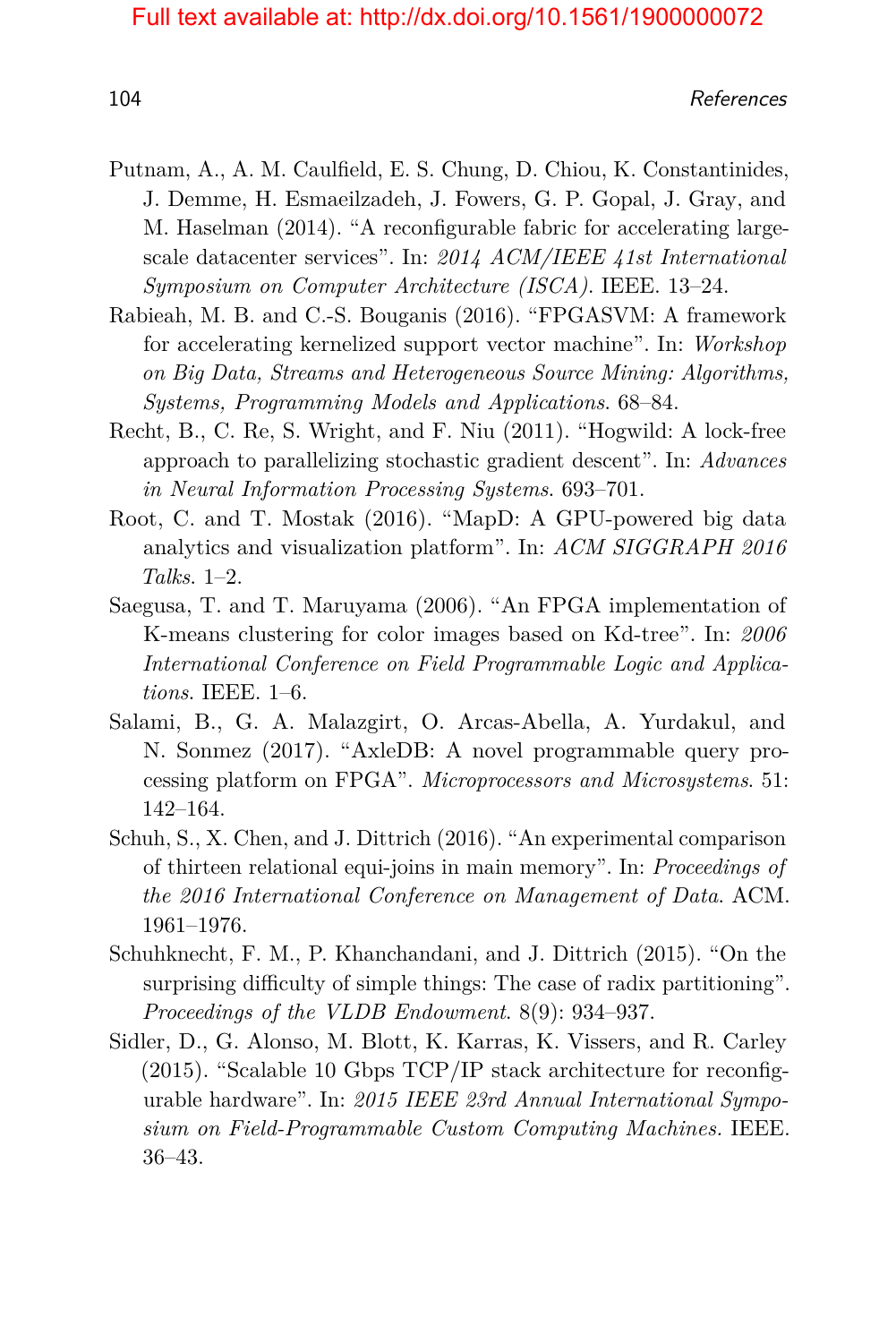#### References and the set of the set of the set of the set of the set of the set of the set of the set of the set of the set of the set of the set of the set of the set of the set of the set of the set of the set of the set o

- Sidler, D., Z. István, and G. Alonso (2016). "Low-latency TCP/IP stack for data center applications". In: *26th International Conference on Field Programmable Logic and Applications (FPL)*. IEEE. 1–4.
- Sidler, D., Z. István, M. Owaida, and G. Alonso (2017). "Accelerating pattern matching queries in hybrid CPU-FPGA architectures". In: *Proceedings of the 2017 ACM International Conference on Management of Data.* ACM. 403–415.
- Sidler, D., Z. Wang, M. Chiosa, A. Kulkarni, and G. Alonso (2020). "StRoM: Smart remote memory". In: *Proceedings of the Fifteenth European Conference on Computer Systems*. ACM.
- Sitaridi, E. and K. Ross (2016). "GPU-accelerated string matching for database applications". *The VLDB Journal*. 25: 719–740.
- Sukhwani, B., H. Min, M. Thoennes, P. Dube, B. Iyer, B. Brezzo, D. Dillenberger, and S. Asaad (2012). "Database analytics acceleration using FPGAs". In: *Proceedings of the 21st International Conference on Parallel Architectures and Compilation Techniques*. ACM. 411–420.
- <span id="page-24-0"></span>Sukhwani, B., H. Min, M. Thoennes, P. Dube, B. Brezzo, S. Asaad, and D. E. Dillenberger (2013). "Database analytics: A reconfigurablecomputing approach". *IEEE Micro*. 34(1): 19–29.
- Tang, Q. Y. and M. A. Khalid (2016). "Acceleration of K-means algorithm using Altera SDK for OpenCL". *ACM TRETS*. 10(1): 6.
- Tang, Z., K. Liu, J. Xiao, L. Yang, and Z. Xiao (2017). "A parallel k-means clustering algorithm based on redundance elimination and extreme points optimization employing MapReduce". *Concurrency and Computation: Practice and Experience*. 29(20): e4109.
- Taylor, M. B. (2012). "Is dark silicon useful? Harnessing the four horsemen of the coming dark silicon apocalypse". In: *DAC Design Automation Conference 2012*. IEEE. 1131–1136.
- Teubner, J. and L. Woods (2013). "Data processing on FPGAs". *Morgan & Claypool Synthesis Lectures on Data Management*. 5(2): 1–118.
- Teubner, J., L. Woods, and C. Nie (2012). "Skeleton automata for FPGAs: Reconfiguring without reconstructing". In: *Proceedings of the 2012 ACM SIGMOD International Conference on Management of Data.* ACM. 229–240.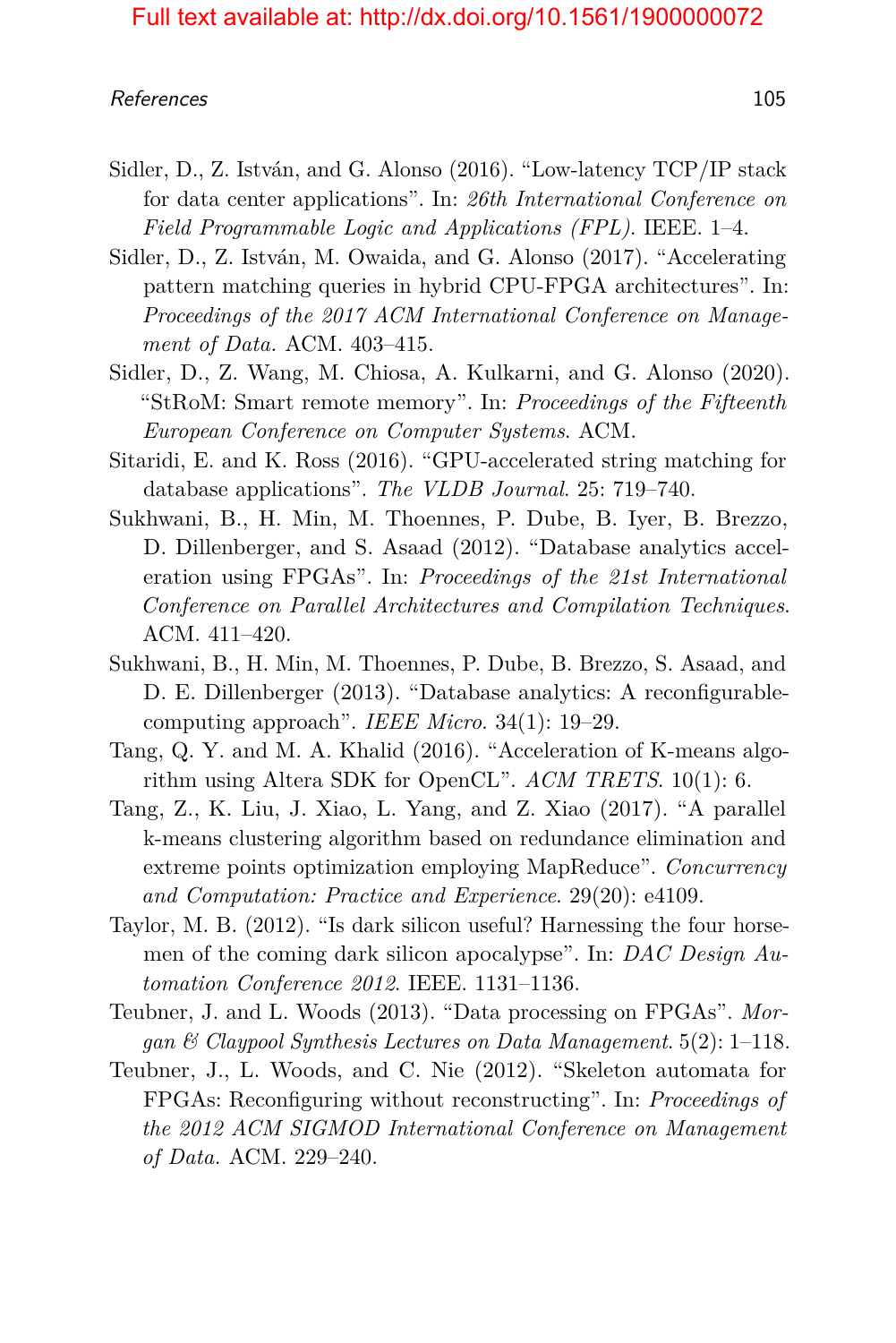- Thinh, T. N., S. Kittitornkun, and S. Tomiyama (2007). "Applying cuckoo hashing for FPGA-based pattern matching in NIDS/NIPS". In: *2007 International Conference on Field-Programmable Technology*. IEEE. 121–128.
- Vaishnav, A., K. D. Pham, and D. Koch (2018). "A survey on FPGA virtualization". In: *2018 28th International Conference on Field Programmable Logic and Applications (FPL)*. IEEE. 131–1317.
- Vaishnav, A., K. D. Pham, and D. Koch (2019). "Heterogeneous resourceelastic scheduling for CPU+FPGA architectures". In: *Proceedings of the 10th International Symposium on Highly-Efficient Accelerators and Reconfigurable Technologies*. 1–6.
- Wang, X. and M. Leeser (2007). "K-Means clustering for multispectral images using floating-point divide". In: *15th Annual IEEE Symposium on Field-Programmable Custom Computing Machines (FCCM 2007)*. IEEE. 151–162.
- Wang, Z., B. He, and W. Zhang (2015). "A study of data partitioning on OpenCL-based FPGAs". In: *2015 25th International Conference on Field Programmable Logic and Applications (FPL)*. IEEE. 1–8.
- <span id="page-25-1"></span>Wang, Z., J. Paul, H. Y. Cheah, B. He, and W. Zhang (2016a). "Relational query processing on OpenCL-based FPGAs". In: *2016 26th International Conference on Field Programmable Logic and Applications (FPL)*. IEEE.
- Wang, Z., S. Zhang, B. He, and W. Zhang (2016b). "Melia: A MapReduce framework on OpenCL-based FPGAs". *IEEE Transactions on Parallel and Distributed Systems*. 27(12): 3547–3560.
- Weerasinghe, J., F. Abel, C. Hagleitner, and A. Herkersdorf (2015). "Enabling FPGAs in hyperscale data centers". In: *2015 IEEE 12th Intl. Conf. on Ubiquitous Intelligence and Computing and 2015 IEEE 12th Intl. Conf. on Autonomic and Trusted Computing and 2015 IEEE 15th Intl. Conf. on Scalable Computing and Communications and Its Associated Workshops (UIC-ATC-ScalCom)*. IEEE. 1078– 1086.
- <span id="page-25-0"></span>Weerasinghe, J., R. Polig, F. Abel, and C. Hagleitner (2016). "Networkattached FPGAs for data center applications". In: *2016 International Conference on Field-Programmable Technology (FPT)*. IEEE. 36–43.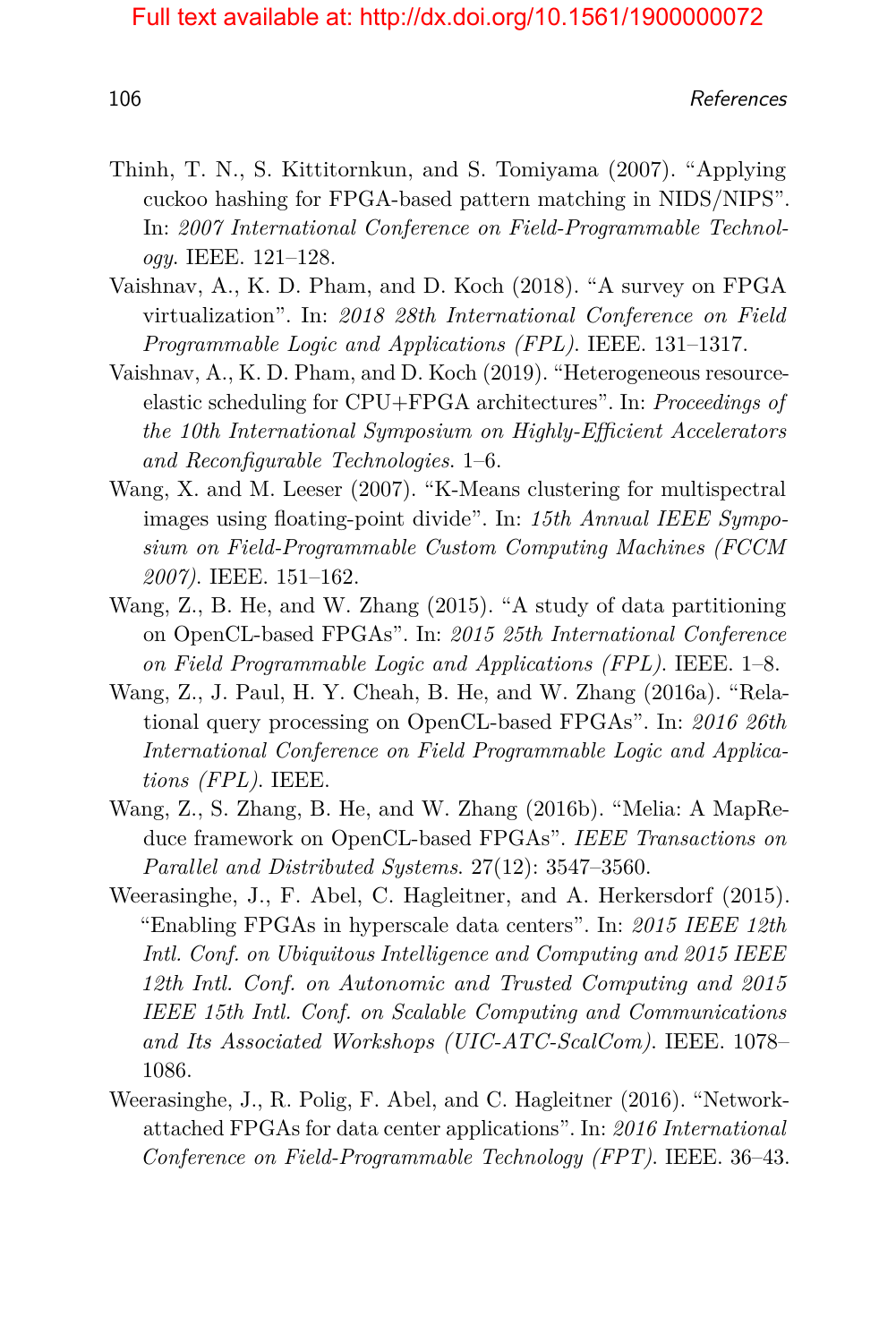#### References and the set of the set of the set of the set of the set of the set of the set of the set of the set of the set of the set of the set of the set of the set of the set of the set of the set of the set of the set o

- Weiss, R. (2012). "A technical overview of the oracle exadata database machine and exadata storage server". *Oracle White Paper.* Oracle Corporation, Redwood Shores.
- Woods, L., J. Teubner, and G. Alonso (2010). "Complex event detection at wire speed with FPGAs". *Proceedings of the VLDB Endowment*.  $3(1-2): 660-669.$
- <span id="page-26-0"></span>Woods, L., G. Alonso, and J. Teubner (2013). "Parallel computation of skyline queries". In: *IEEE 21st Annual International Symposium on Field-Programmable Custom Computing Machines*. IEEE. 1–8.
- Woods, L., Z. István, and G. Alonso (2014). "Ibex An intelligent storage engine with support for advanced SQL off-loading". *PVLDB*. 7(11): 963–974.
- Woods, L., G. Alonso, and J. Teubner (2015). "Parallelizing data processing on FPGAs with shifter lists". *ACM Transactions on Reconfigurable Technology and Systems (TRETS)*. 8(2): Article 7.
- Xu, S., S. Lee, S.-W. Jun, M. Liu, and J. Hicks (2016). "BlueCache: A scalable distributed flash-based key-value store". *Proceedings of the VLDB Endowment*. 10(4): 301–312.
- Yang, Y.-H. E., W. Jiang, and V. K. Prasanna (2008). "Compact architecture for high-throughput regular expression matching on FPGA". In: *Proceedings of the 4th ACM/IEEE Symposium on Architectures for Networking and Communications Systems*. ACM. 30–39.
- You, Y., X. Lian, J. Liu, H.-F. Yu, I. S. Dhillon, J. Demmel, and C.-J. Hsieh (2016). "Asynchronous parallel greedy coordinate descent". In: *Advances in Neural Information Processing Systems*. 4682–4690.
- Zamanian, E., C. Binnig, T. Harris, and T. Kraska (2017). "The end of a myth: Distributed transactions can scale". *Proceedings of the VLDB Endowment*. 10(6): 685–696.
- <span id="page-26-1"></span>Zhang, C., R. Chen, and V. Prasanna (2016). "High throughput large scale sorting on a CPU-FPGA heterogeneous platform". In: *2016 IEEE International Parallel and Distributed Processing Symposium Workshops (IPDPSW)*. IEEE. 148–155.
- Zhang, H., J. Li, K. Kara, D. Alistarh, J. Liu, and C. Zhang (2017a). "Zipml: Training linear models with end-to-end low precision, and a little bit of deep learning". In: *Proceedings of the 34th International Conference on Machine Learning-Volume 70*. JMLR.org. 4035–4043.